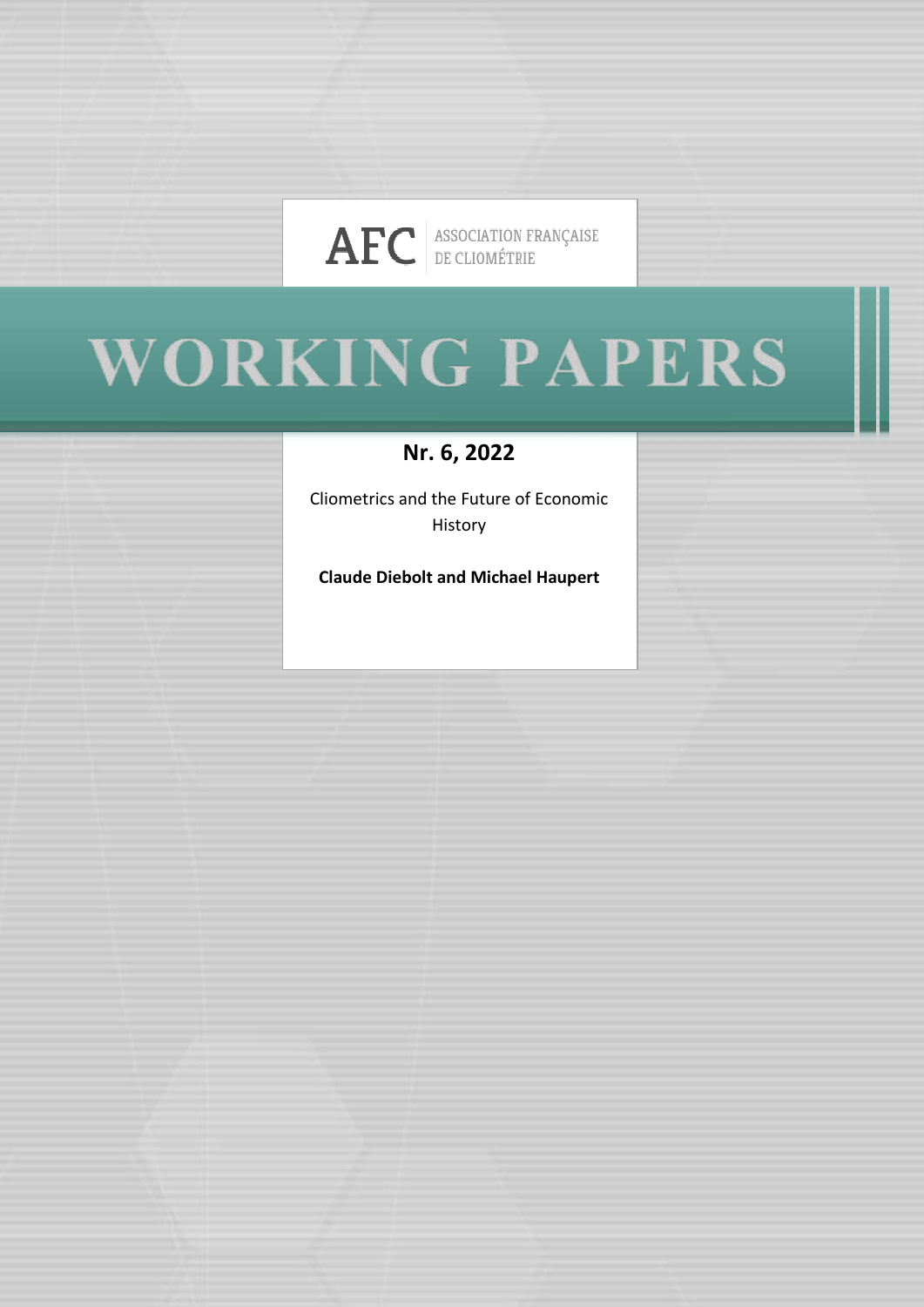# **Cliometrics and the Future of Economic History**

Keynote Address Presented at the 46<sup>th</sup> Annual Economic and Business History Society Conference (May 20, 2021)

by

# Claude Diebolt<sup>[1](#page-29-0)</sup> and Michael Haupert<sup>[2](#page-29-1)</sup>

#### **Summary**

This contribution will take you on a journey from the origins of economic history through its triumphs and travails which lead us to what we believe is a bright future for an invigorating discipline.

#### **Keywords**

Cliometrics, economic history, economics, history.

#### **JEL codes**

A12, N00, N01.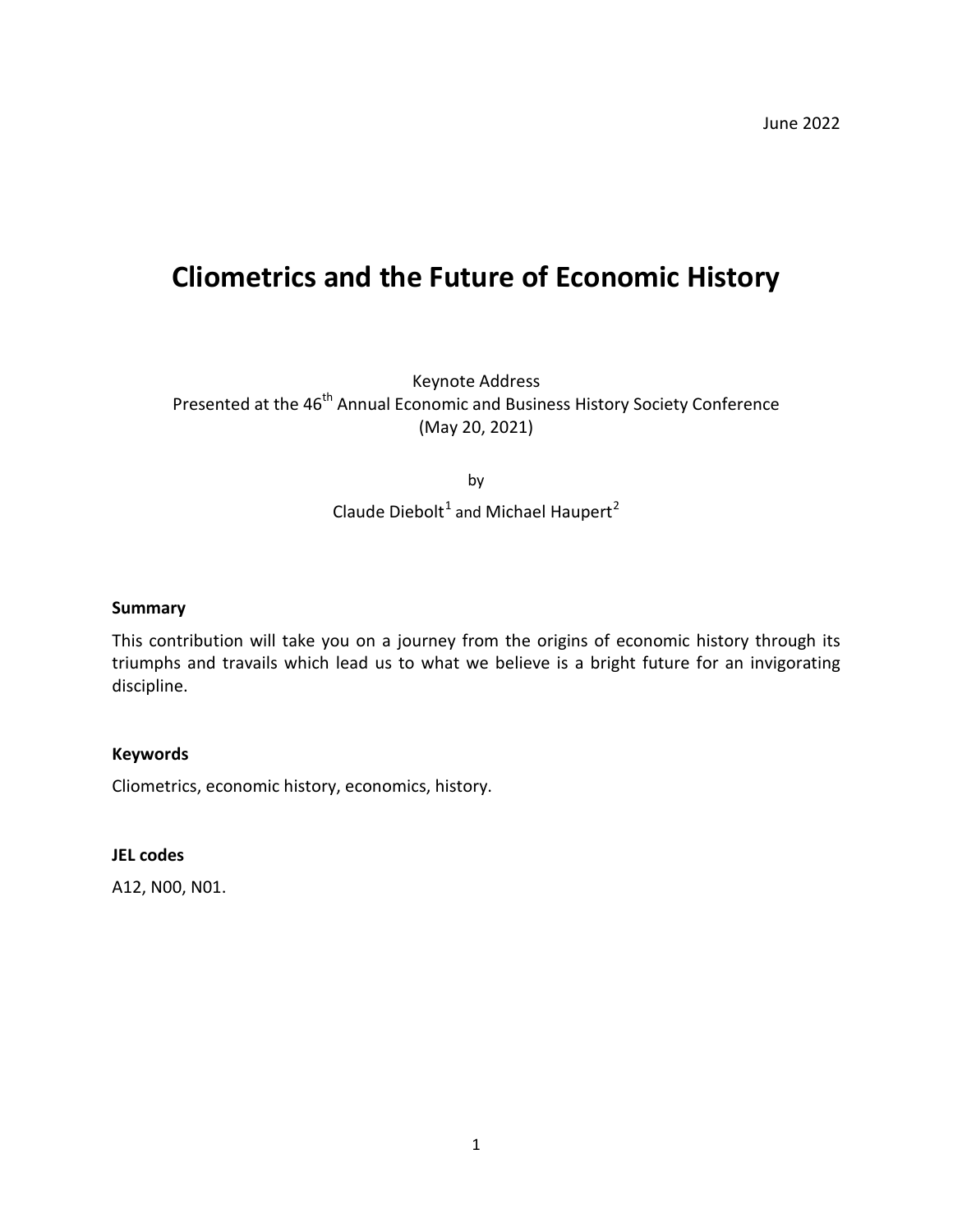*"We are the opening verse of the opening page of the chapter of endless possibilities." – Rudyard Kipling*

#### **Introduction**

There is no shortage of definitions for economic history and cliometrics. The reason for their existence, their history, evolution, and predicted demise have been the focus of numerous scholars over the years. There has been disagreement over the current state and future of the discipline, but that could also be said about any era through which we could view economic history. Its status, demise, and future have never met unanimous consent, and they certainly do not today. $3$ 

We are not here today to dwell on the disagreements about the fate of the discipline, or the naysayers of the future of economic history, but rather to argue for a bright future for economic history, whether it is practiced by cliometricians or pursued in its original format. The discipline has a long and respected tradition, and rests upon a solid foundation. Recent trends indicate that it is robust in number of practitioners and publications, and dissemination and citation of its research. It also displays a remarkable penchant for adaptability to current trends, topics, models, and techniques. Economic history is a chameleon, a ninja, a shapeshifter. The discipline has been described as having been co-opted, integrated, and rendered obsolete by trends in the discipline, advances in technique, and the way in which we teach and approach economics and history. But it has survived. More than that, it has thrived. And its future looks very bright. Let us now take you on a journey from the origins of economic history through its triumphs and travails which lead us to what we believe is a bright future for an invigorating discipline.

#### **What is Economic History**

Economic history is the connection of events viewed from a broad perspective over the long run. Over time, the focus has been transformed by the cliometric movement from a narrative to a mathematical format. It is important to note that the cliometric revolution did not replace traditional economic history with a new methodology. Rather, it fortified economic history with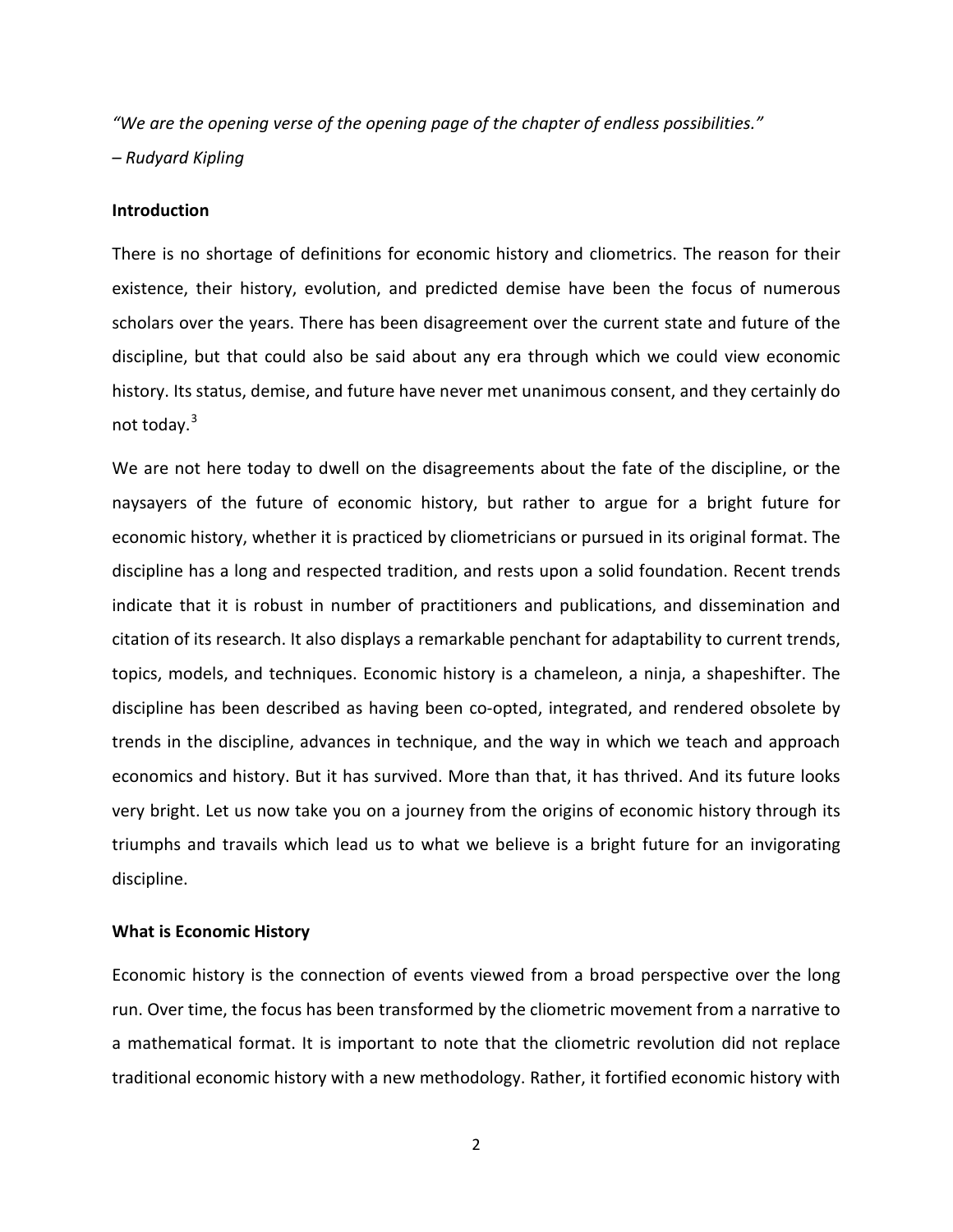cliometrics. Economic history has suffered in part from the view that cliometrics opened a rift between "traditional" economic history, as practiced by historians, focusing on narrative descriptions and qualitative studies, and "new economic historians" who focus on data and models. The truth, however, is more nuanced. In fact, neither history nor the cliometric approach can really survive without the other. There is not a historical version of economic history and a quantitative version (often confused with cliometrics). There is economic history, which requires both economics and history.

Cliometrics is one approach to the study of economic history, but it does not make the traditional approach obsolete, it merely represents another way to practice economic history. Admittedly, given the growth, power, and availability of computers, big data, and new economic techniques, cliometrics has become the more popular version of the discipline. But without history, cliometrics would merely be economic theory tested with old data. There is no economic history without history. And there is no cliometrics (after all, clio is the muse of history) without the history . . . and the metrics.

All history is the connection of events over time. Economists are interested in the relationship between cause and effect as it relates to the ability of the economy to efficiently balance the wants and needs of society with its limited resources. These events are studied on a grand scale, such as the work by Jared Diamond, Oded Galor, Daron Acemoglu and James Robinson, or Thomas Piketty's history of capitalism.<sup>[4](#page-30-1)</sup> But not all economic history need cover the long run, an entire continent, or a topic as large as why the entire world is not rich. It can be limited in scope: a specific country, industry or event, and still yield valuable insights.

Daniel Sichel uses the nail industry as a prism through which to examine a wide range of economic and technological developments over three centuries, using a ubiquitous and basic manufactured product, which has changed relatively little in form and function, but has undergone dramatic changes in production process.<sup>[5](#page-30-2)</sup> Pim de Zwart adds to a growing literature attempting to explain inequality levels in pre-industrial societies by focusing on a specific country: Indonesia. He estimates the degree of inequality for late colonial Indonesian provinces and finds great variation across provinces, casting doubt on the representativeness of using a single number to capture the level of inequality in large economies.<sup>[6](#page-30-3)</sup> And Jason Lennard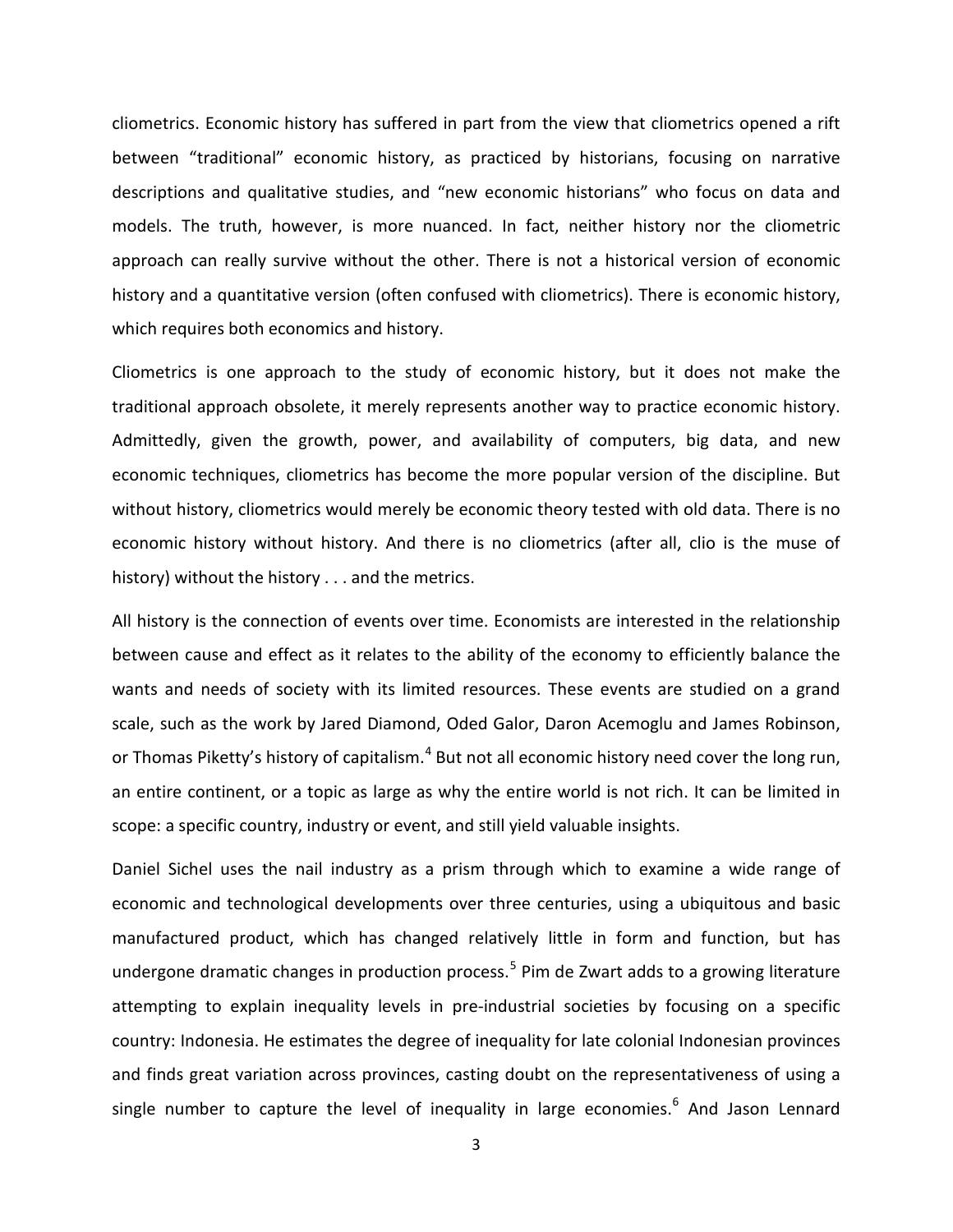questions the stickiness of wages, calculating the degree of nominal wage rigidity in the United Kingdom between the wars. He finds that nominal wages were more flexible downward than in most modern economies, but that the frequency and magnitude of wage cuts were too low to fully offset deflation, thus reinforcing the effect of sticky wages.<sup>[7](#page-30-4)</sup> Each of these studies is much more limited in focus and scope than the work of Diamond or Acemoglu and Robinson, yet each yields a clue or lesson that can help us understand a bigger picture. Whether the individual project is grandiose or tightly focused, the overall focus of economic historians is broader than a labor market, province, or public institution. Economic history "widens the sympathies, [and] enlarges conceptions of the possible . . . allowing us to arrive at a more satisfying and intelligible conception of the evolution of human society."[8](#page-30-5)

This longer run focus is a trademark of economic history. Three quarters of a century ago, John Nef suggested that the purpose of economic history was to widen the range of observations from the experience of a single generation or society to that of all mankind.<sup>[9](#page-30-6)</sup> While not all economic history research looks at the big picture, the overarching approach of the discipline is the study of growth in the long run. Those studies focusing on the short run tend to build cases for how and why growth occurs. For example, Conor Lennon's research on the G.I. bill examines familiar territory from a different vantage point. He focuses on the American women who served in WWII and qualified for the bill's educational benefits. He finds that veteran status is associated with a 19 percentage point increase in the proportion of women who attended college, leading to earnings that are 20 percent greater relative to comparable non-veteran women, explaining nearly three-quarters of the future difference in the earnings of veteran and non-veteran women. [10](#page-30-7)

There are, of course, studies that do step back and try to look at the longer time perspective, pulling grander theories and larger considerations into perspective. One approach to this long run focus is the event study. The concept of event studies has recently grown in popularity, though it is not new.

Event studies originated in the accounting and finance literature as a statistical tool for empirical research. They are an attempt to observe the dynamic effect of an event on specific outcomes from one period to the next.<sup>[11](#page-30-8)</sup> Event studies are a powerful tool for measuring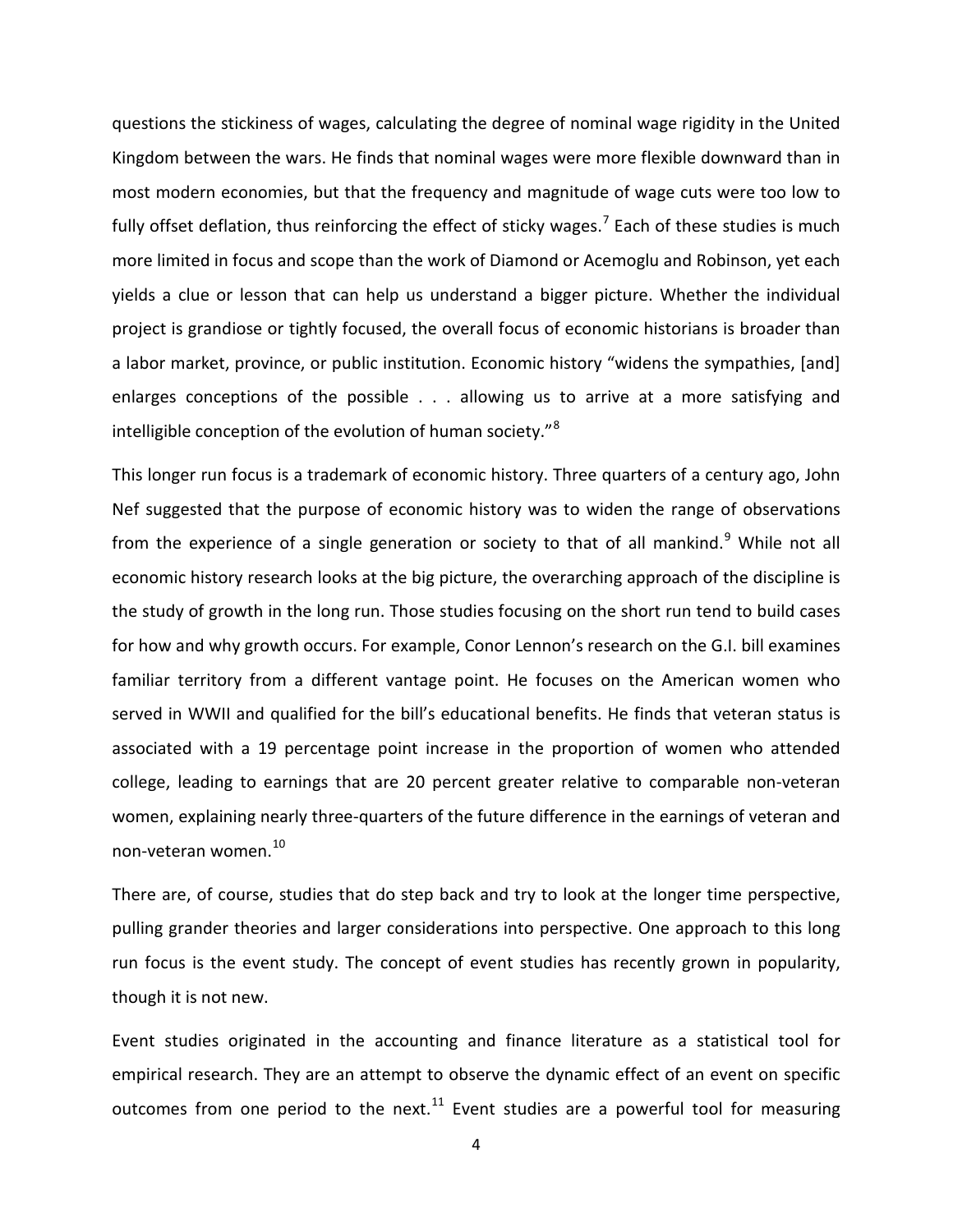causality. It is a technique ideally suited to economic history because it involves the use of time as a variable, before and after the event, to isolate the effect of the event over time. The time period used is important because if no other significant related events took place during the time period under consideration, the event study can be used to establish direction of causality between the event and the outcome. These studies have since migrated to other disciplines, including economic history. Despite the elegant simplicity of a standard event study, variations in methodology and their relative merits keep them relevant and make them an attractive tool for economic historians.<sup>[12](#page-30-9)</sup>

A true accounting of long run growth requires a broader view, beyond that of economics alone. Economic history has that covered as well. It is an interdisciplinary approach to economics. As Joel Mokyr so eloquently put it, "economic history stands at a busy intersection of history and the social sciences, where economists, political scientists, sociologists, anthropologists, demographers, and historians come and go. $n^{13}$  $n^{13}$  $n^{13}$  We cannot understand or explain how growth occurs over time without considering a wider range of impacts. Politics, anthropology, sociology, medicine, anthropometrics, even literature, art and entertainment. All are integrated in the growth process, and economic historians have recognized this and exploited the insights these other disciplines have to offer.

Before Joel Mokyr, there was Douglass North, who promoted the expansion of economic history beyond its traditional confines when he questioned the existence of ideologies such as religion and political doctrines. He argued that their existence entailed faith, not reason. "What makes some persist and others disappear? These are old questions, but cognitive science offers the promise of shedding new light upon them and in the course of doing so opening up new frontiers in the social sciences."<sup>[14](#page-30-11)</sup> He notes the importance of culture in developing mental models, and how it in turn is affected by environment and knowledge transfer, and varies among different ethnic groups and societies. "Information processing . . . underlies the formation of institutions."[15](#page-30-12) Thus, sociology, political science, anthropology, and psychology matter as well. All are fundamental building blocks of the institutions that humans create, and "the fundamental issue in developing productive economies is the creation of institutions that provide low costs of transacting (and producing)."<sup>[16](#page-30-13)</sup>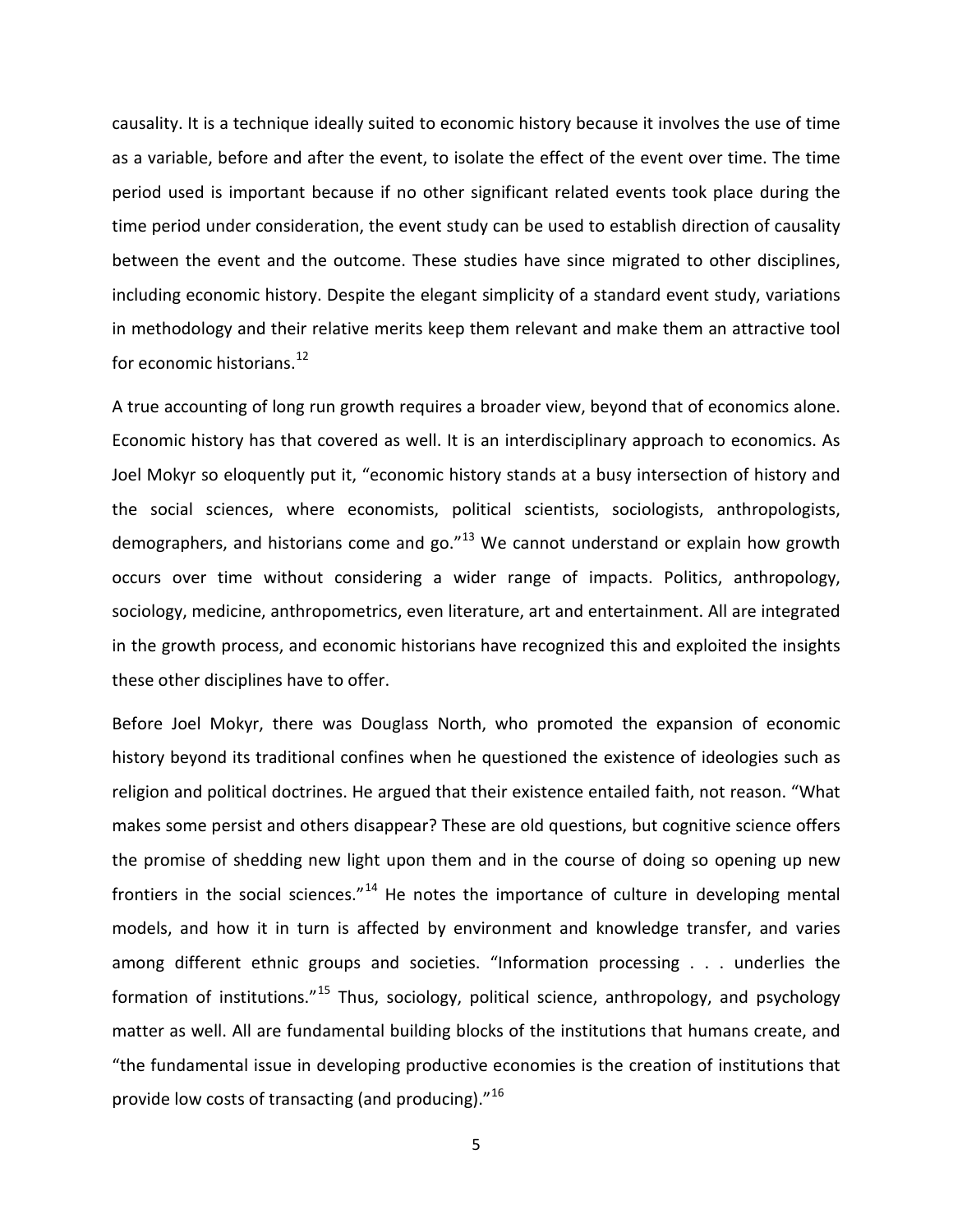Economic historians have heeded the calls of North and Mokyr and are well practiced in the use of interdisciplinary approaches to solving problems – more so than their colleagues in other fields of economics. Recent examples include Mohaddes, *et al.*, who investigate the long-term macroeconomic effects of climate change in the United States. Bazzi, *et al.* explore the institutional foundations of religious politics in order to determine the conditions in which they thrive. While Conti, *et al.* link health measurements to military recruit data to investigate the impacts of prenatal exposure to multiple shocks. $^{17}$  $^{17}$  $^{17}$ 

Rante and Trionfetti use archaeological data, combining it with modern economic theory and methods to study variations in city size. They compare the impact of the Silk Road on city structure and compare the ancient growth of cities to better understand modern growth.<sup>[18](#page-30-15)</sup>

Mühlhoff relies on historical demography and evolutionary science to challenge the Neo-Malthsian view that population shocks can create benefits. She finds that natural selection will offset any benefits from population shocks when it comes to achieving sustainable growth.<sup>[19](#page-30-16)</sup>

Then there are the links with geography. GIS (geographic information systems) techniques, developed by geographers, are now commonplace in economic history research. One recent example is Pablo-Marti, et al, who apply GIS techniques and network analysis to maps made during the War of Succession to study the development of the road network in Spain during the  $18<sup>th</sup>$  and  $19<sup>th</sup>$  centuries.<sup>[20](#page-30-17)</sup> Economic historians piggyback on the work of geographers in other ways as well. Martinez-Galarraga, *et al.* provide an overview of the benefits of combining economic history with the new economic geography (NEG) in their exploration of the industrialization process in Spain.<sup>[21](#page-30-18)</sup>

Growth cannot be explained narrowly because it is not simple. Economies, empires, states, and societies grow in a multifaceted manner. In order to truly understand how and why we have evolved to where we are today, and why some nations have evolved more slowly, requires a broad view, over a long time period. This is the specialty of the economic historian. It is not merely the combination of economics and history that are the earmarks of the economic historian, but the willingness and ability to combine a variety of other disciplines into our theories of economic growth.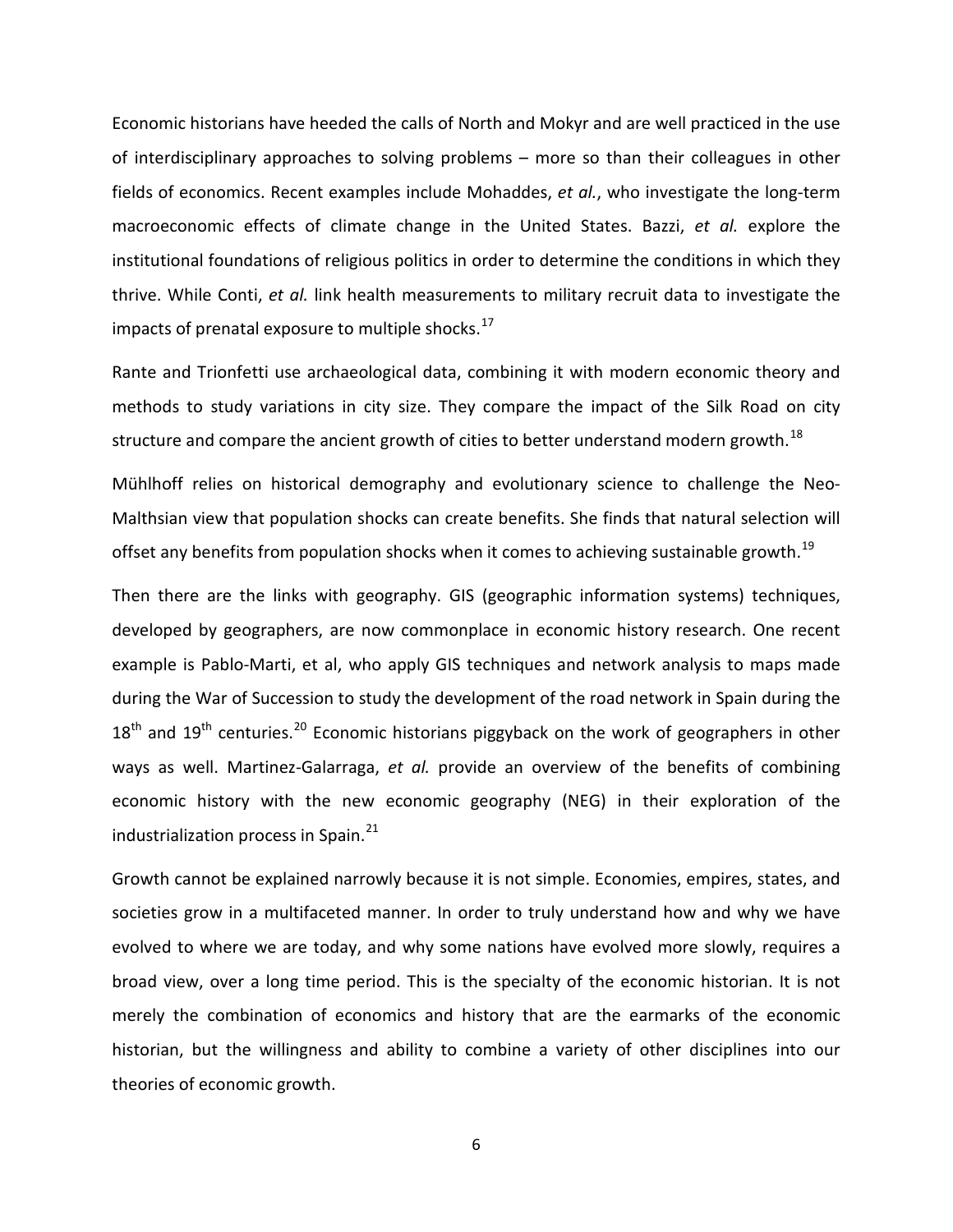The approach to the study of the growth of economies was unarguably transformed by the cliometric revolution, but its primary function was not fundamentally altered. Rather, the method by which the study was carried out was changed. Today's cliometrician and traditional economic historian agree on far more than they disagree. They differ in their methodology, but both focus on the same basic problem: what causes growth? In order to better understand this relationship, it is worth going back to look at the evolution and growth of economic history and cliometrics.

# **The Evolution of Economic History**[22](#page-30-19)

Economic history evolved out of a discontent with economic theory. It can be first identified in the German school coming from Wilhelm Roscher through Gustav von Schmoller, eventually arriving in the United States in the person of Edwin Gay, a student of Schmoller's. At about the same time, a similar approach can be found in England, beginning with Arnold Toynbee and Sir William Ashley, who also came to America, as the predecessor to Gay at Harvard. But in its infancy, history was actually seen as a threat to the discipline of economic history. Carl Menger likened the history discipline to a foreign conqueror, whose practitioners "entered upon the territory of our economic science, to force upon us their speech and usages, their terminology and methods."<sup>[23](#page-30-20)</sup>

Economic history originated largely as a revolt against classical economic theory. Its original focus was on the impact of policy on economic development. As part of the overreaction against what they saw as the constrictions of economic theory, early economic historians shunned the use of statistical techniques and theory altogether.<sup>[24](#page-30-21)</sup>

While Edwin Gay is arguably the most influential impact on American economic historians, Ashley was the first. He arrived at Harvard in 1892 and spent a decade as North America's first chair in economic history. He returned to his native England in 1901 and was succeeded at Harvard by Gay. Ashley represented a dramatic shift from the earliest economic historians. He did not see economic theory as a threat to be avoided. Quite to the contrary, he did not approve of economic history courses that were free of economic theory.<sup>[25](#page-30-22)</sup> It was this break from the philosophy of the earliest practitioners of the discipline that established the American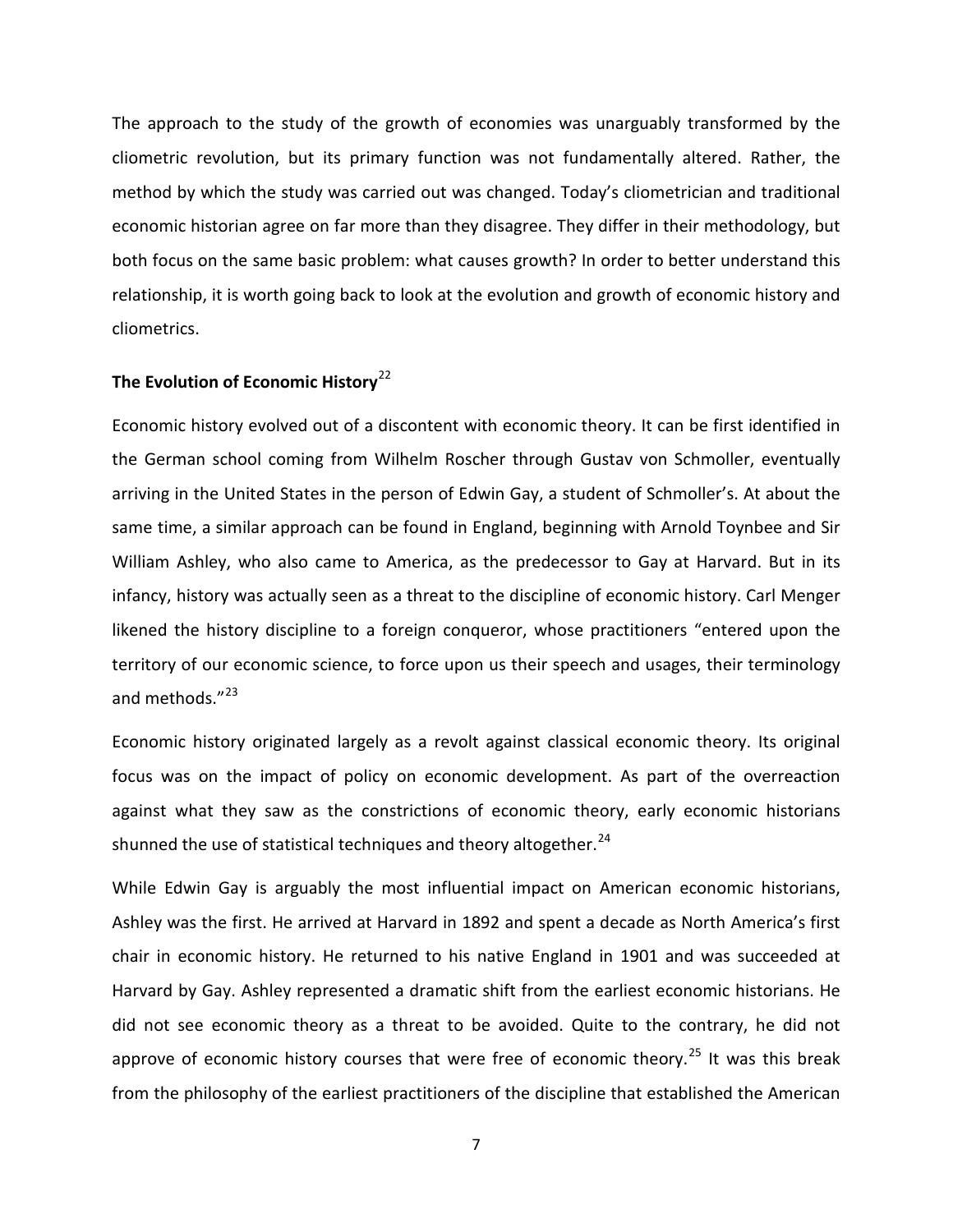approach to economic history. With its roots in England, this also became the preferred approach in the UK. And in both countries, the seed was planted for a future that eventually bore the fruit of the cliometric movement.

By the 1920s, the attitude toward theory and statistics further softened, in large part due to the work of Wesley Mitchell and Edwin Gay. Mitchell built a career studying business cycles. Gay's work as head of the Central Bureau of Planning and Statistics during the First World War convinced him of the importance of the regular and reliable compilation of statistical data that led to the eventual creation of the National Bureau of Economic Research,<sup>[26](#page-30-23)</sup> ably led for its first quarter century by Mitchell.<sup>[27](#page-30-24)</sup> The NBER was originally established to collect, preserve and disseminate historical data pertaining to the American economy. Gay and Mitchell recognized that the lack of reliable historical economic data was a severe constraint on the ability to make economic projections. Mitchell had already recognized the importance of historical data with his research into business cycles.<sup>[28](#page-30-25)</sup> But it was the war effort that made it easier for them to convince the US government of the urgent need to catalog and analyze data in an orderly and consistent format.

Mitchell and Gay were leaders in the collection of data, but serious analysis required advances in technology. The growth of computing power laid the groundwork for the exploitation of ever larger data sets using every more sophisticated econometric techniques. Without the computer, the mere collection of "big" data would have required a lifetime of work, and the econometric analysis of it would be virtually impossible. Computers have spawned the exploitation of ever larger, more complex, and better integrated data series and the employment of cutting edge techniques with which to analyze them.

#### **The Cliometric Revolution**

The roots of cliometrics are in this theoretical-quantitative tradition pioneered by Mitchell and Gay. It was fortified by advances in theory and melded with approaches from other disciplines,<sup>[29](#page-30-26)</sup> leading to a shift in the focus of history within economics. Instead of history being the enemy, it was seen as an important and necessary sibling of economic theory, so much so that in 1946 T.S. Ashton proclaimed that anyone who objected to the suggestion that modern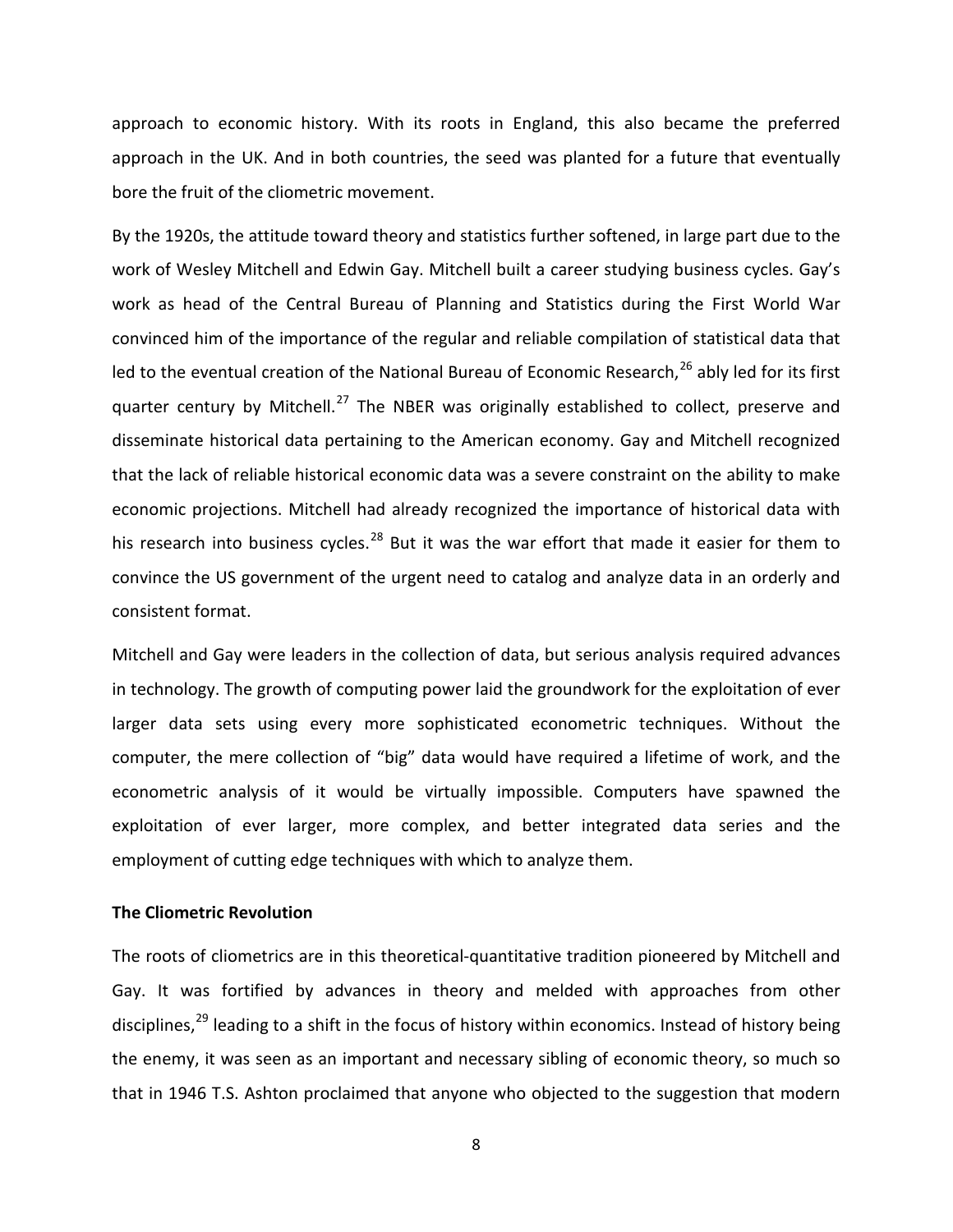economic theory should be applied to the study of history did not truly understand the nature of economics.<sup>[30](#page-30-27)</sup> Simon Kuznets went one step further by claiming that little would be gained from a study of the past unless it was systematic and quantitative.  $31$ 

Nobody personified that more than his prize disciple, Robert Fogel. This basically turned the relationship of history and economics on its head. History was no longer seen as a threat, but rather as a discipline in dire need of a new approach: one in which economic theory was the central focus. This rather condescending viewpoint is often cited as the basis of the cleft that eventually grew between economists and historians. But it is worth remembering what preceded this view. Understanding the historical tension between the methodologies used by economists and historians helps to put such comments into perspective. It is also necessary to realize that the two disciplines need each other to be the best versions of themselves. More can be accomplished by the combination of history and economics than can be accomplished by either discipline on its own. Each has a comparative advantage, and cooperation between the two yields greater dividends than either can achieve alone. In the opening paragraph of her famous article asking whether the past has useful economics, Deirdre McCloskey argued it should be considered bizarre that the study of economics could be conducted if the history were left out.<sup>[32](#page-30-29)</sup>

The birth of the "new economic history," as cliometrics was first known, can be traced to the 1957 joint meeting of the Economic History Association (EHA) and the Conference on Research in Income and Wealth, held in Bloomington, Indiana. It was there that two of the seminal papers in cliometrics were delivered by the coauthored team of Alfred Conrad and John Meyer. The first was a methodological paper explaining how scientific method applied to economic historians and the practice of economic history.<sup>[33](#page-30-30)</sup> The second was an application of the methodology to the topic of slavery.<sup>[34](#page-30-31)</sup> These papers were the opening salvo in what could be characterized as a civil war between these "new" practitioners of the trade and the "old" or "traditional" economic historians.

The rapid growth of cliometrics can be measured by its hallmark dates. The first appearance of the term "cliometrics" was in the *Journal of Economic History* in 1960. Lance Davis, Jonathan Hughes and Stan Reiter said "the logical structure necessary to make historical reconstructions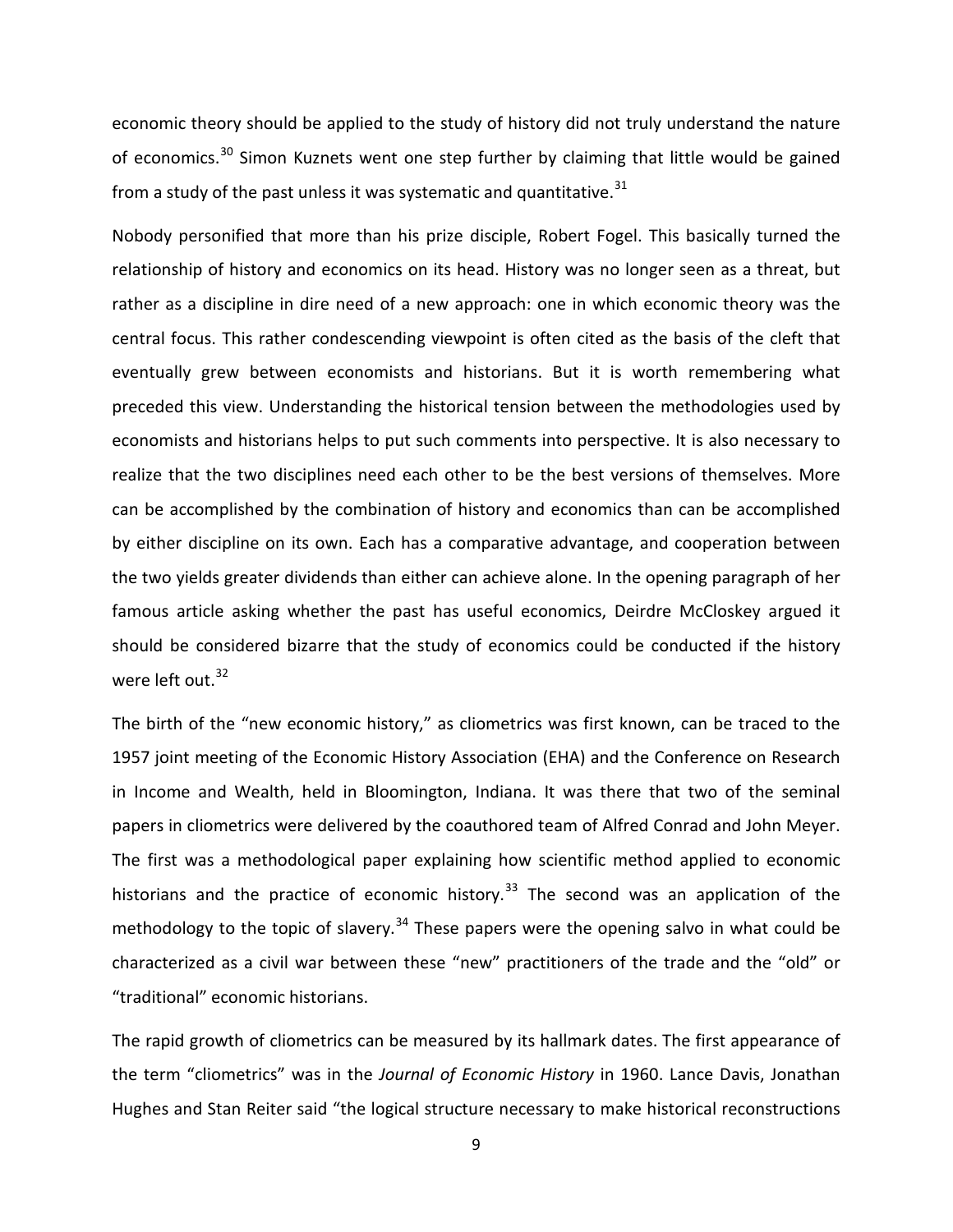from the surviving debris of past economic life essentially involves ideas of history, economics and statistics  $\ldots$  has been labeled 'Cliometrics'."<sup>[35](#page-30-32)</sup> Later that year Cliometricians began to organize their own conference, separate and distinct from the EHA's annual offering in the fall of each year. Originally, the annual "Purdue Conference on the Application of Economic Theory and Quantitative Techniques to Problems of History" (the conference was eventually retitled to the much more mellifluous "Cliometric Conference") was held at Purdue University, home to a key nucleus of early cliometricians, including Jonathan Hughes and Lance Davis. Among the earliest attendees were future Nobel Laureates Douglass North and Robert Fogel.

In 1983 clio formalized its distinctive existence by forming its own society, the Cliometric Society. It was initially created by Deirdre (nee Donald) McCloskey and Sam Williamson. The latter acted as executive director, newsletter editor, and principle investigator of its NSF funding grant for 17 years. When he stepped down in 1999 his role was divided into three separate positions filled by four people.<sup>[36](#page-30-33)</sup> A decade later cliometricians celebrated their finest moment, when Douglass North and Robert Fogel were jointly awarded the Nobel Prize. Their role in revolutionizing the economic history discipline was cited by the Nobel committee. North was feted "for having renewed research in economic history by applying economic theory and quantitative methods in order to explain economic and institutional change." Fogel was lauded "for having clarified the role of the railways for the development of the economy in the United States, and the economic role of slavery.<sup>[37](#page-30-34)</sup>

The current crop of economic historians have all grown up with the dual existence of cliometricians and economic historians. But are they different? The membership of the Cliometric Society and the EHA is highly correlated. 86% of the members of the Cliometric Society in 2021 also belonged to the EHA. So while the approach of clio practitioners may be seen as divisive, they still consider themselves economic historians.

### **The Contributions of Cliometrics**[38](#page-30-35)

Rather than focus on the differences between the traditional and the cliometric approaches to economic history, it is worth noting how the two support one another. Clio's contributions to economic history are threefold: the combination of theory with quantitative methods, the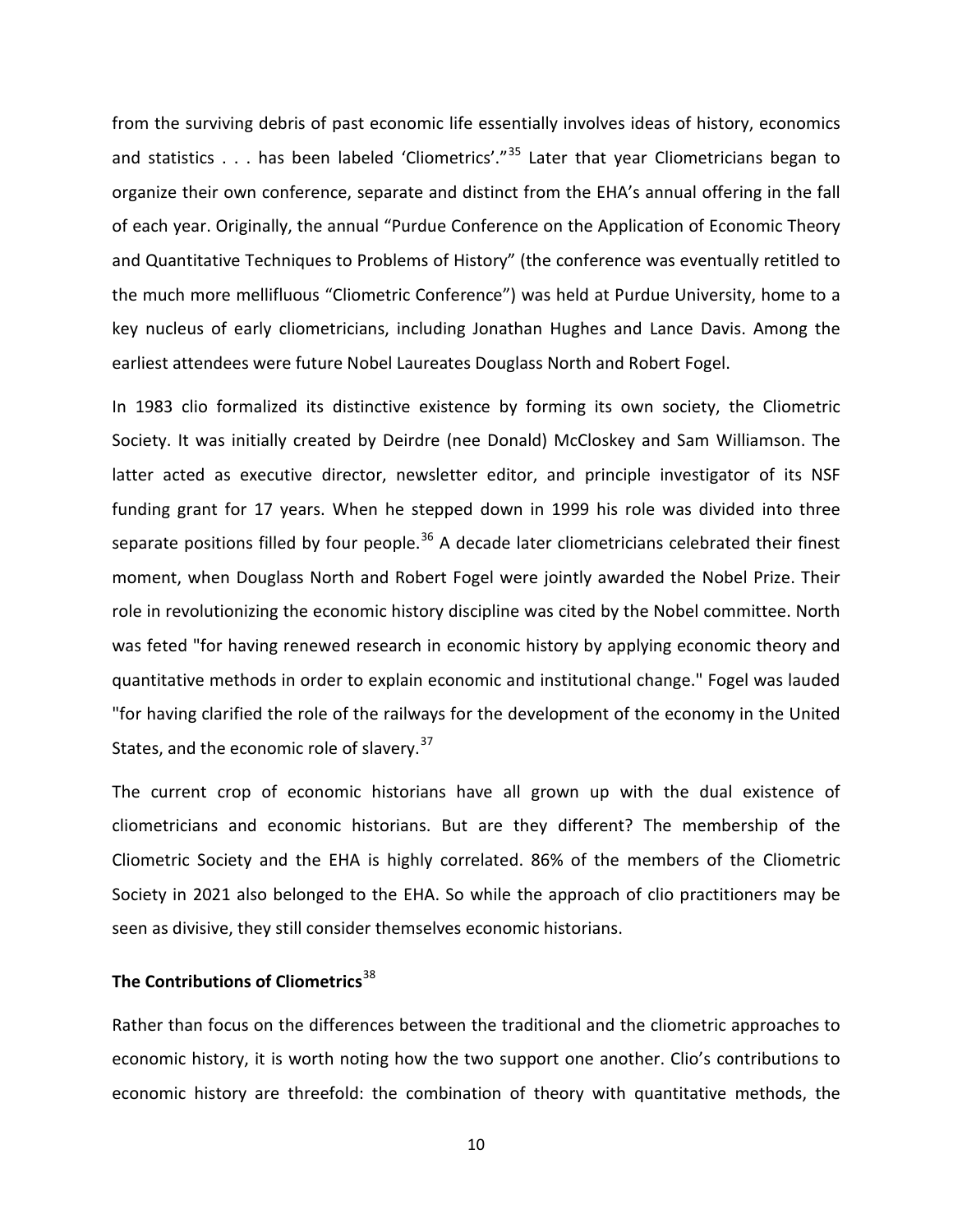construction/revision of databases, and the reassessment of earlier findings, based on revelations due to the first two. It is the latter which has caused the greatest amount of strife in the relationship between economic historians of the old school and these new interlopers.

The reevaluation of long held beliefs that resulted in contradictory conclusions is both an earmark of the early success of cliometrics and the sore point that highlights the perception that the role of clio was to overturn the work of traditional historians and prove them wrong. Conrad and Meyer demonstrated that slavery was profitable, and unlikely to peter out as was commonly believed at the time. Easterlin revised GNP figures to demonstrate that the antebellum south did not lag as far behind the north as previously believed. And Fogel showed that the railroad was not the economic engine and key to growth that it was widely believed to be. Entire topics have been revised as a result of clio.<sup>[39](#page-30-36)</sup> The works of Haupert and Sutch, for example, chronicle the evolution of our understanding of the industrial revolution and slavery respectively, as a result in advances fostered by cliometrics.<sup>[40](#page-30-37)</sup>

Egos aside, it is of course the role of academics to pursue the truth. And if new data and techniques allow for clarification and revision, then all the better. The problem comes in the assumption that cliometrics is the only way to the truth. It is not. It is not a substitute for, but a complement to, the traditional historical approach.

Boldizzoni attacked cliometrics, focusing his sharpest criticism on the quantification of history at the perceived expense of its humanity. His criticisms highlighted the wedge that had been driven between economic history as it was practiced in history departments and economics departments. The application of theory and quantitative methods for testing those theories, based on the highest quality data available, can only enhance our understanding of history. But an understanding of the history is necessary. To the degree that economists ignore history, and merely test theories with old data, Boldizzoni is dead-on with his criticisms. But we argue that true cliometricians do not behave that way. A cliometrician is an economic historian. And economic historians understand the importance of history. The criticism leveled by Boldizzoni is more accurately focused on non-economic historians who confuse using old data to test economic theory with the study of economic history.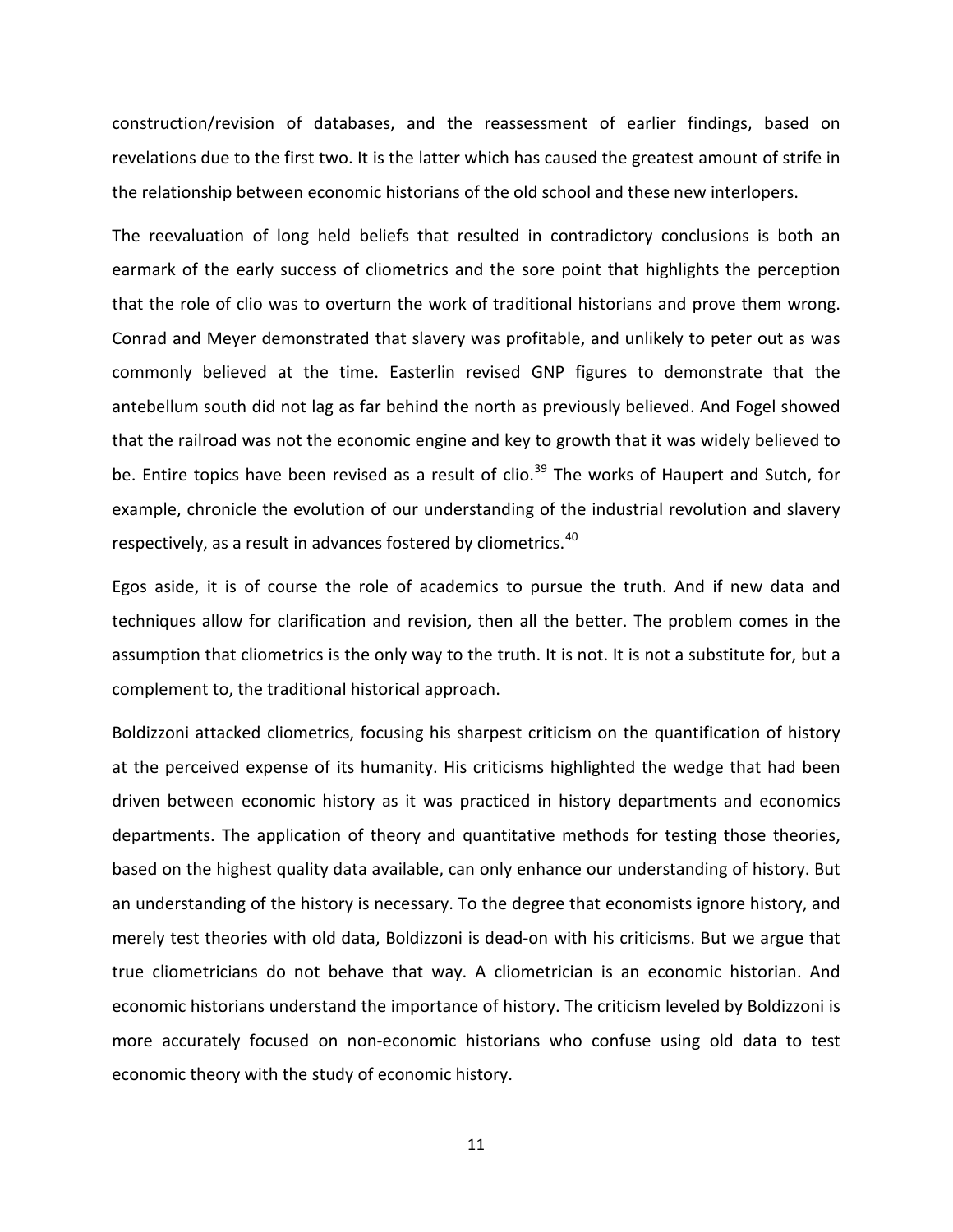The most common association with cliometrics is theory, though it is often conflated with the focus on econometric technique. Gavin Wright points out that cliometrics is more about the use of economic theory than the use of econometrics in the study of history.<sup>[41](#page-30-38)</sup> McCloskey makes this clear, arguing that "a cliometrician is an economist applying economic theory (usually simple) to historical facts (not always quantitative) in the interest of history (not economics)."<sup>[42](#page-30-39)</sup>

Theory is defined by the latest mathematical techniques. But not all of them are sophisticated, nor does all research rely only on the latest (though follow-the-leader has always been a popular sport in academic work). The counterfactual is a useful and instructive model in this regard. It was made famous by Robert Fogel in his railroad studies, but predates him by a decade.<sup>[43](#page-30-40)</sup> Even today it is still employed on occasion.<sup>[44](#page-30-41)</sup> Its application is straightforward. The sophistication stems from the ability to measure what it purports to exclude from historical reality.

Fogel defined the methodological features of cliometrics, stressing measurement as the key ingredient. He recognized the links between measurement and theory, arguing that a systematic quantitative analysis of data was necessary. Measurement without it was just another version of narrative history. Douglass North argued that it was *theory* and *data*, not technique, that were the bedrock of cliometrics. Early in the cliometric movement, he chastised cliometric research, calling much of it dull and unimaginative because there was too much emphasis on econometric techniques as a substitute for theory and imagination.<sup>[45](#page-30-42)</sup>

Data is the backbone of cliometric research. Without it, there is nothing to measure. Computing power has reduced the time, effort, and financial cost of gathering and analyzing data, and it has made it possible to do so with ever larger data sets. Without the computer it would be impossible to carry out research using census data linked across time and related databases, which has allowed scholars to track individual economic agents across time and generations. Long run event studies that rely on the linking of databases over multiple generations would not be possible without the computer technology to match millions of observations.<sup>[46](#page-30-43)</sup>

One recent example of this kind of multi-generational data matching is Bellani, **et al.**, who link a dataset consisting of Texas state legislators in the last half of the  $19<sup>th</sup>$  century to their parental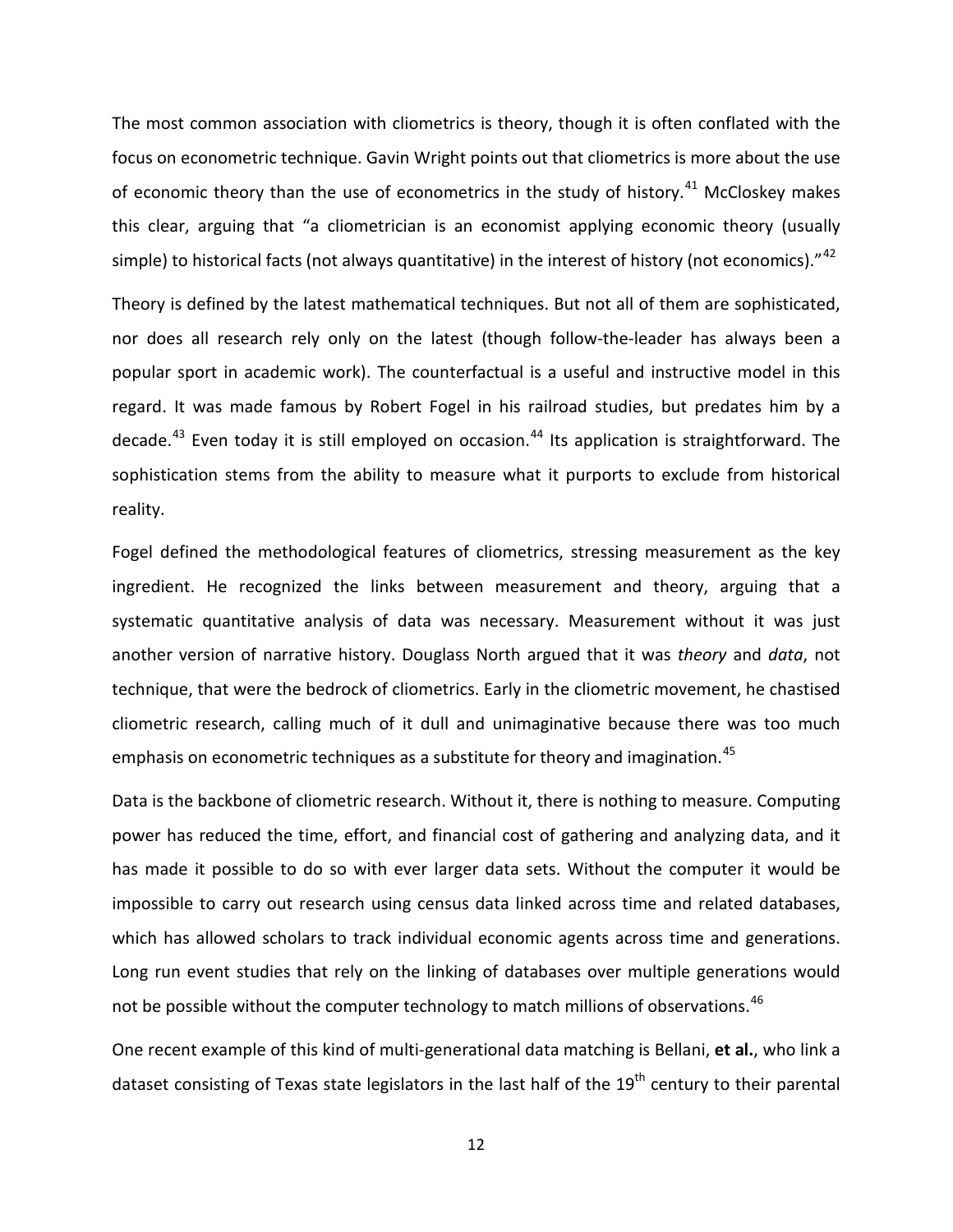ancestor's census records in an effort to document the persistence of slave ownership in political power in the post-bellum South.<sup>[47](#page-30-44)</sup> The work of Carpio and Guerrero,<sup>[48](#page-30-45)</sup> who survey Peruvian surnames to show how the Spanish-introduced mita decimated the native-born male population, is just the latest in a long line of work that uses computing power to exploit massive data sets to examine social issues. Greg Clark<sup>[49](#page-30-46)</sup> is a pioneer in this research, but many have followed his lead in the use of surnames to examine social status.<sup>[50](#page-30-47)</sup>

#### **The Future of Economic History**

If the future continues along the trend established in the recent past, then the prospects for economic history are bright. The contributions of the discipline will continue to be substantial, recognized, and published in high-ranking journals that are cited by scholars from a wide variety of fields.

Economic history publications enjoy a wider appeal than other subdiscipline specialties in economics. This is due to the field's inherent interdisciplinary nature. Economic history spans not just its namesakes, economics and history, but an ever-widening range of other disciplines, from anthropology to geography, and political science to ethnology and science and psychology. It borrows models, methodologies, and data from a wide array of disciplines and speaks to a broad spectrum of scholars.

Haupert showed the growth of cliometrics in *Journal of Economic History* publications using a variety of metrics. Abramitzky demonstrated the growing presence of economic history articles in top economics journals. And Diebolt and Haupert demonstrated the interdisciplinary audience of economic history research by looking at citations of articles published in economic history journals. Collins looked at current supply and demand side impacts on economic history research, concluding that "the combination of supply and demand shifts . . . should ensure that the quantity and quality of economic history increase in the future."<sup>[51](#page-30-48)</sup> Both Collins and Christy Romer note the blending of economic history with other fields of economics as well as disciplines across the social sciences and beyond. The breadth and depth of interest in the work of economic historians has endured, and there is no sign that it will fade any time soon.<sup>[52](#page-30-49)</sup>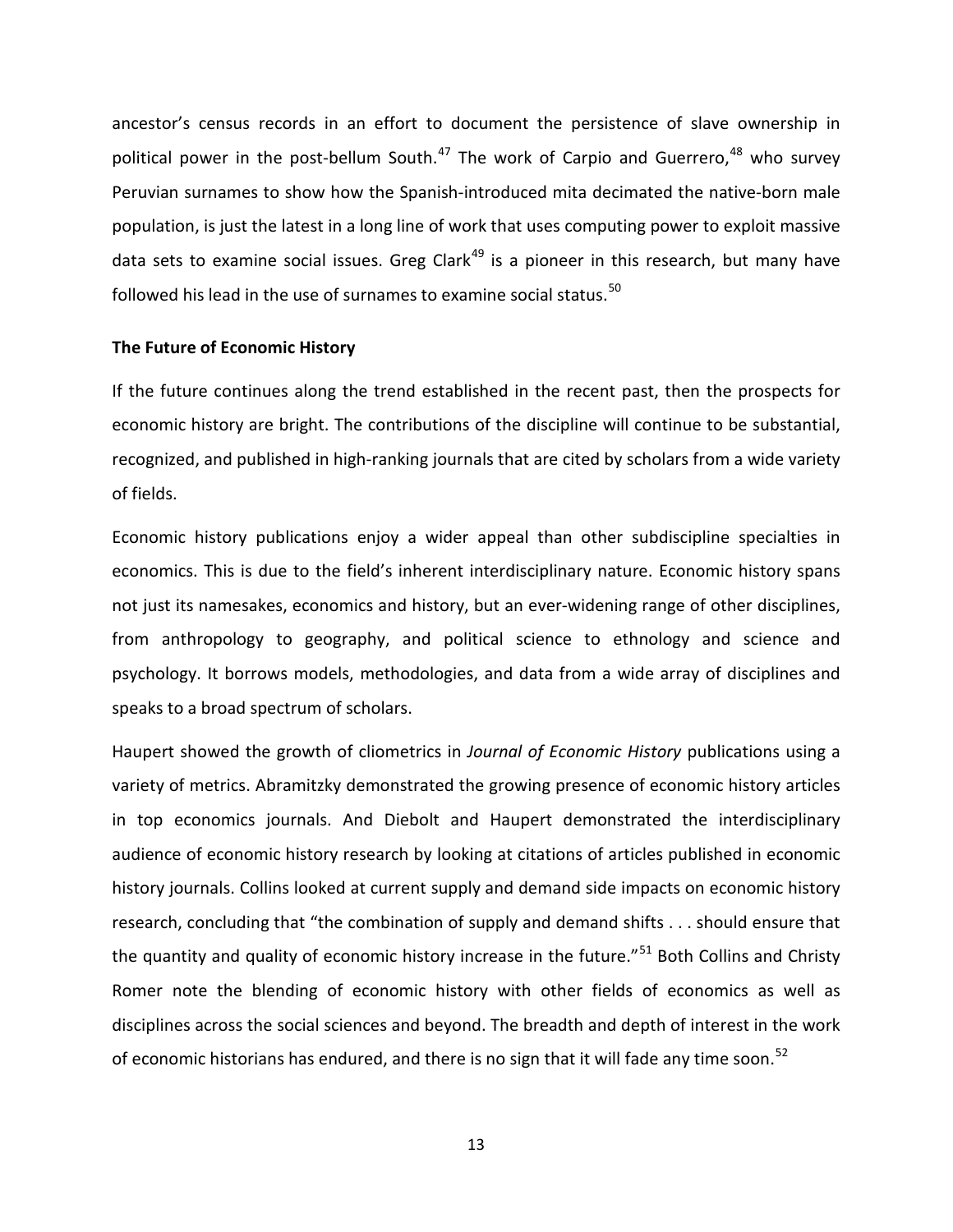Accessible historical data is critical for economic historians, and recent trends suggest that the ability to access, collect, and analyze ever wider and deeper data sources is only beginning to accelerate. Computing power, the volume of digitized materials, and the ability to link datasets, have all improved our ability to exploit qualitative archives.<sup>[53](#page-30-50)</sup>

Recent examples of this sort of research include Kogan, *et al.*, who construct new technology indicators using textual analysis of patent documents and occupation task descriptions spanning two centuries to show the relationship between technological innovation and labor market outcomes. Lippman digitized matrimonial ads published in French magazines over a 60 year period to explain the transformation of the mate selection process in the marriage market. Rhode constructed a sample of price observations culled from a textual search of keywords from 124 newspapers and agricultural journals to document the operation of the cotton seed market in the mid-19<sup>th</sup> century. McMahon uses the Internet Movie Database (IMDb) to analyze how the "star" system of making and marketing movies reduced the risk of investment in the industry. Dora Costa linked families over multiple generations to study the impact of a health shock on future generations.<sup>[54](#page-30-51)</sup>

As mentioned earlier, larger data sets are an important tool in the economic historian's arsenal. The sheer size alone of data sets is important because it allows for deeper and broader analysis, and allows for a finer parsing of the data set to look at more narrowly defined questions. This makes "big data" particularly valuable. Larger data sets lead to more robust conclusions.<sup>[55](#page-30-52)</sup> Figures 1 and 2 illustrate the trend in the growing size of databases used in articles published in the *Journal of Economic History*.

Economic historians are not shy about developing novel approaches to solving problems. Clio's Nobel laureates gave birth to new institutional economics and anthropometrics, which are no longer novel, but well-established sub disciplines of their own, sporting journals, conferences, and learned societies dedicated to their specialty. More recently, cliometricians have begun to incorporate natural experiments and models from behavioral economics. [56](#page-30-53)

Jeong and Yang use a novel machine learning approach to read maps and use them to predict economic statistics. Pauly and Stipanicic digitized historical airline flight schedules, allowing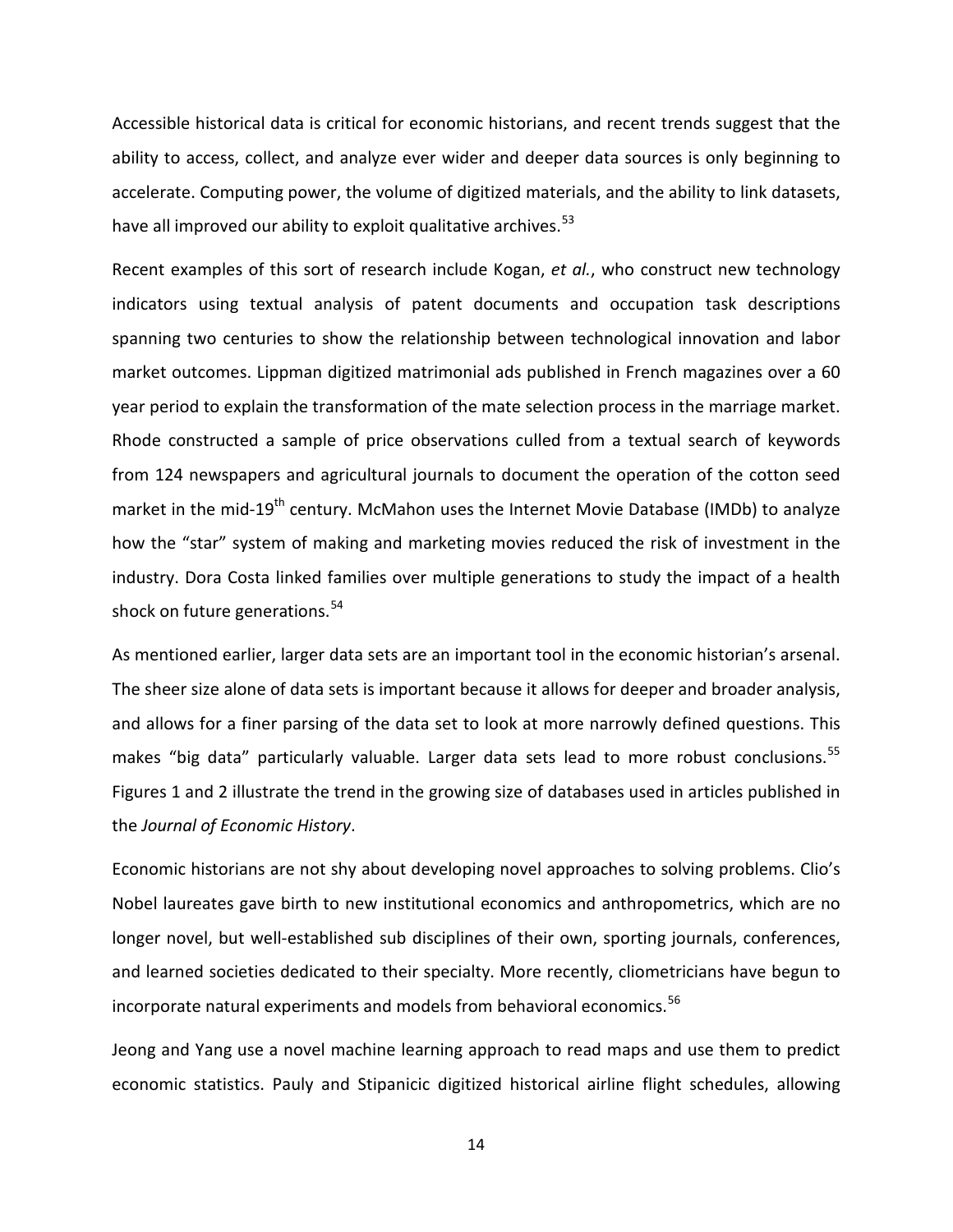them to provide new causal evidence of the impact of improvements in air travel on the creation and diffusion of knowledge.

Behavioral economics combines economics with psychology. It blends well with economic history because it relies on a more broad-based perspective. Douglass North preached tenets of behavioral economics when he discussed the cognitive limits of humans. Such limits create problems with the neoclassical assumption that people make optimal choices. It is because of these behavior induced sub-optimal outcomes that institutions matter.<sup>[57](#page-30-54)</sup>

Technological advances have made it possible to use GIS and qualitative data in economic history research.<sup>[58](#page-30-55)</sup> And the ability to scrape and organize data from the internet only hints at the possible studies one could conduct in the future using data from Facebook, Amazon, Twitter, Paypal or cellphone location data.<sup>[59](#page-30-56)</sup> The technology already exists, only the cleverness and motivation of future scholars awaits its rich possibilities for exploitation.

A deeper scholar pool is also a sign of the times and a tantalizing prospect for the future. Figure 3 indicates the substantial growth in multiple-authored *Journal of Economic History* articles over the past eighty years. The combinations of skills and wider access to data sets made possible with multiple authors indicates a likely continued upward trend in the percentage of co-authored articles. In addition, an increasing acceptance of joint work by university PRT committees makes this trend likely to continue. The internet, cellphones, and the recent growing availability and acceptance of virtual chat programs such as Zoom have also made it easier for coauthors to collaborate from anywhere on the globe. The recent rise of virtual meetings and seminars has also made the dissemination of ideas quicker and easier, as well as the ability to meet, network, and collaborate.

Economic historians cover a broad scope of topics in their research, but there is much room to explore in the future. Geographic areas such as Africa and the Middle East are underrepresented in the economic history lexicon. The vast majority of the research published in the *Journal of Economic History* covers time periods since the 17<sup>th</sup> century. Ancient economies are rarely covered. In the past five years less than one percent of all articles submitted (merely *submitted*, not necessarily published), to the *JEH* have covered an ancient economy, and only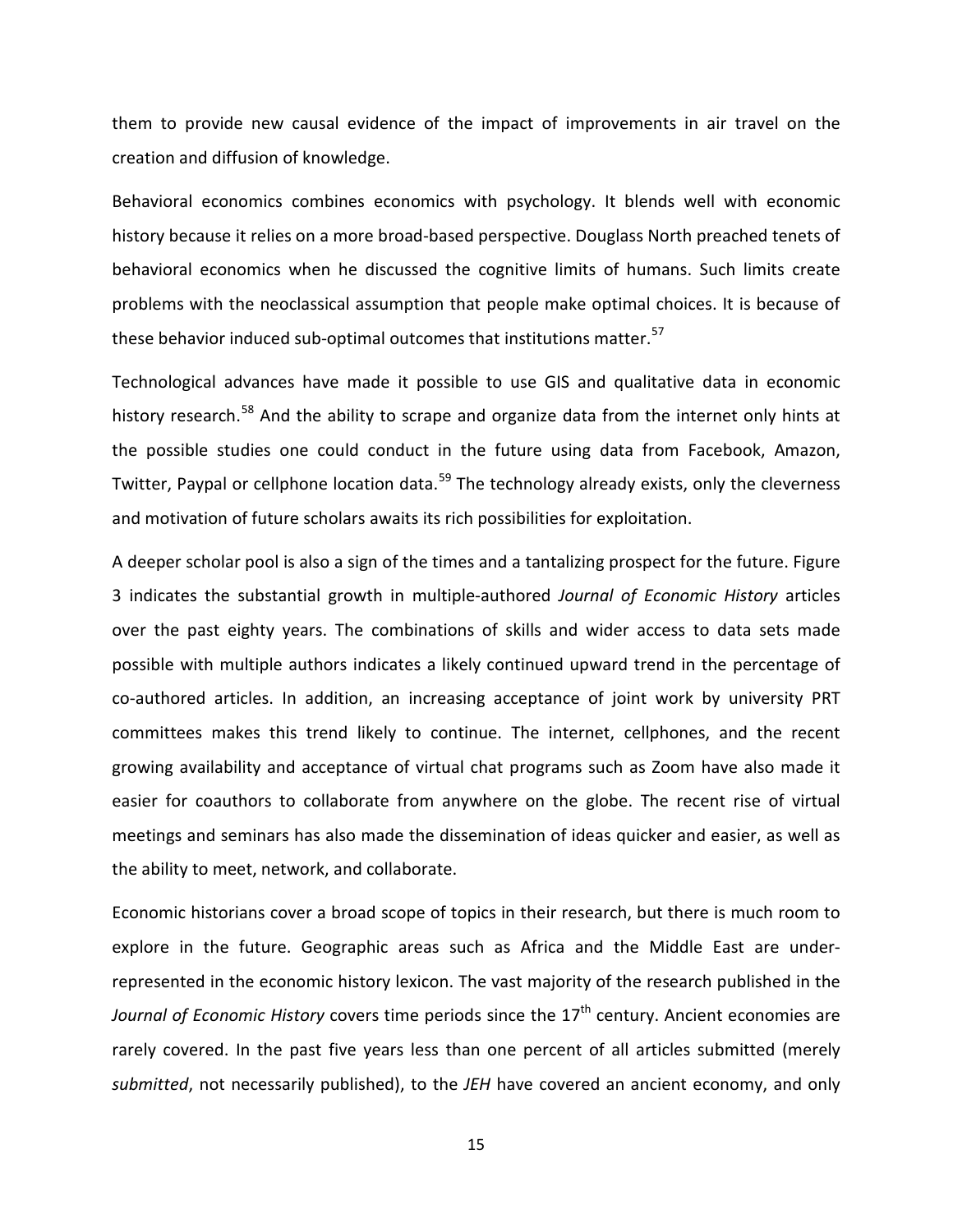8.7% have studied any period prior to the  $17<sup>th</sup>$  century. Indigenous populations also remain vastly understudied, representing only 0.4% of all article submissions.<sup>[60](#page-30-57)</sup> Topics that are historically considered qualitative, such as religion and virtues also represent fertile ground for future research, especially given the increased ability to mine data from textual sources.

Economic historians have already begun turning their attention toward this low-hanging fruit, only hinting at the future possibilities. Alvaredo and Atkinson looked at the evolution in income inequality in South Africa. Broadberry and Gardner estimate GDP for sub-Saharan African countries since 1885, and Cogneau, *et al.* digitize archival data to produce more than a century's worth of continuous public revenue data for 18 former French colonies in Africa in order to study the evolution of tax revenues. $61$ 

The Middle East is also starting to draw more attention from economic historians. Farzanegan and Kadivar focus on periods of Iranian unrest to study the effect of revolution and war on changes in income inequality levels. Alaudin, et al use national rice production data to investigate the Bangladeshi rice industry over the past 70 years with a focus on the Green Revolution period, which began in the late 1960s. Allen and Heldring also focus on the Middle east, but on a much earlier time period. They use newly digitized archeological data to explain the ninth century collapse of the southern Mesopotamian economy. $62$ 

Religion and virtues, which generally rely on interdisciplinary connections, are also drawing more attention from economic historians. Arajuo, *et al.* test the anthropological hypothesis that historical dependence on pastoralism favored the adoption of customs that contributed to the reduction in witchcraft beliefs. Bazzi, et al explore the institutional foundations of religious politics in Indonesia. Jared Rubin (2017) in his award-winning book *Rulers, Religion, and Riches: Why the West Got Rich and the Middle East Did Not*, uses religion as a lens through which to focus on the granddaddy of all economic questions: why isn't the whole world rich? And with Elira Karaja, he conducts a natural experiment to test the impact of historically institutionalized cultural norms on trust.<sup>[63](#page-30-60)</sup> No mention of virtues or ethics in economic history research would be complete without referencing Deirdre McCloskey's three volume magnum opus, which applies "virtue ethics" to examine the history of capitalism.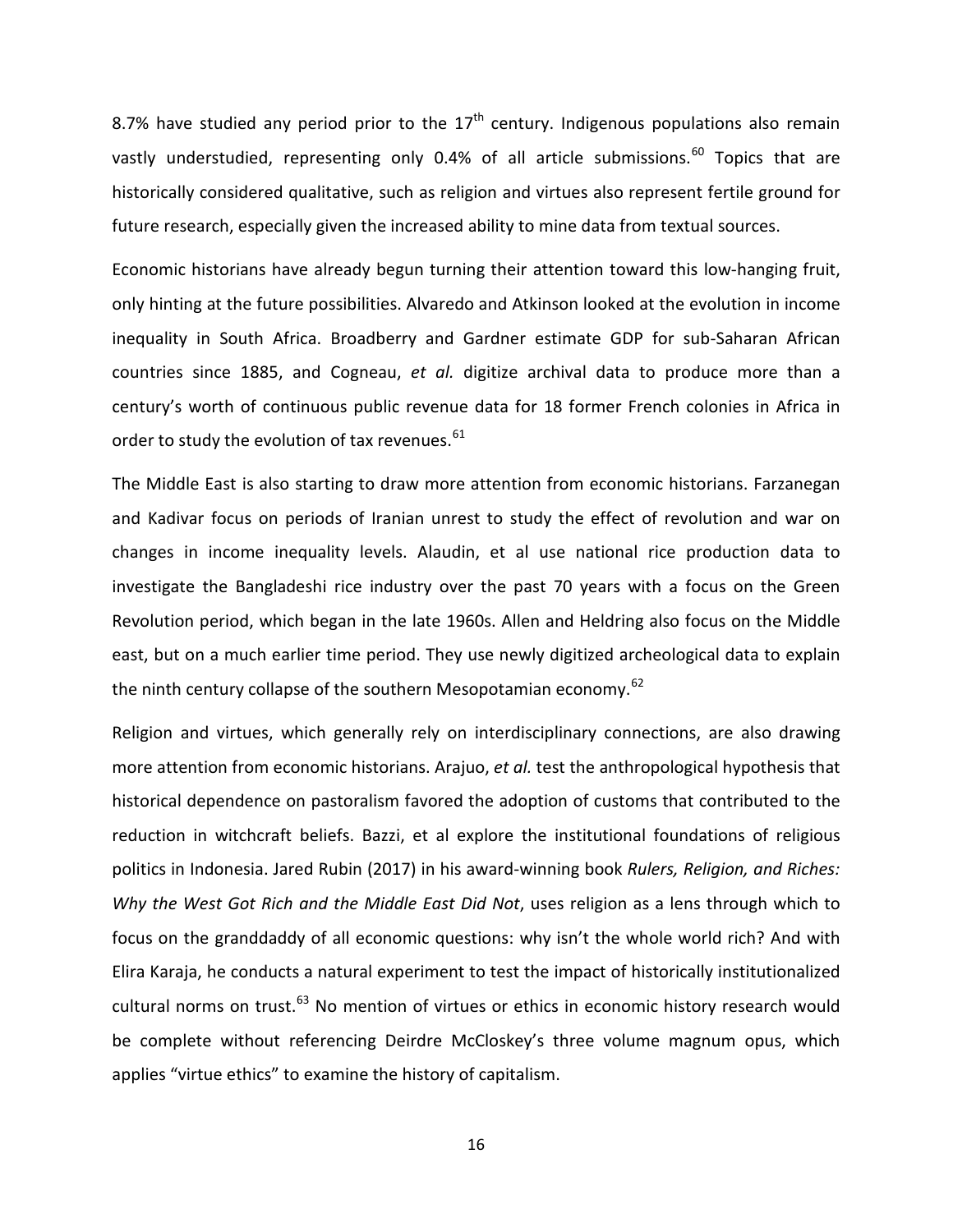Economic history has always had an interdisciplinary bent and an impact far beyond its intellectual borders. This was recognized 80 years ago by John Nef, who proclaimed "the work of economic historians has provided a hunting ground for anthropologists, sociologists, philosophers, political historians, economists, and for almost all other kinds of scholars."<sup>[64](#page-30-61)</sup> It has also integrated with other fields, to the extent that Christy Romer argues, "economic history is no longer a separate subfield of economics, but rather, is an integral part of the entire discipline."[65](#page-30-62)

#### **Conclusion**

Economic history is not just about the past. It is uniquely suited to addressing current events topics as well. Witness the quick appearance of studies of previous pandemics in response to the Covid-19 crisis.<sup>[66](#page-30-63)</sup> Similarly, the market crash in 2008 begat a slurry of articles focusing on previous financial panics in an effort to learn from our past.<sup>[67](#page-30-64)</sup> The study of economic history is not just about understanding what happened before, but helping us to understand what is happening now.

The present provides so many new opportunities for studying the past. There will always be new discoveries of data sets that allow for its clever use to examine old questions and test economic theories. As discussed earlier, new technology is making existing data of both the quantitative and qualitative variety easier to exploit. The ability to use history as a laboratory for experimentation is endless. It is, indeed, the very essence of cliometrics, which is "the quantitative projection of social sciences in the past. Cliometrics is, more precisely, the combination of causal explanations embedded in (economic) models, with or without counterfactual speculation, in order to screen the relative importance of various factors, i.e., of forces (in natural sciences) believed to have been operative in a given historical situation." <sup>[68](#page-30-65)</sup> Cantoni and Yuchtman provide a thorough overview of the development and application of the methodology as it pertains to economic historians. <sup>[69](#page-30-66)</sup>

The future is indeed bright for economic historians. Alone among economists, time is a common variable in our work. Cross disciplines within and outside of economics are our playground and source for models, motivation, and coauthors. We have bigger, broader,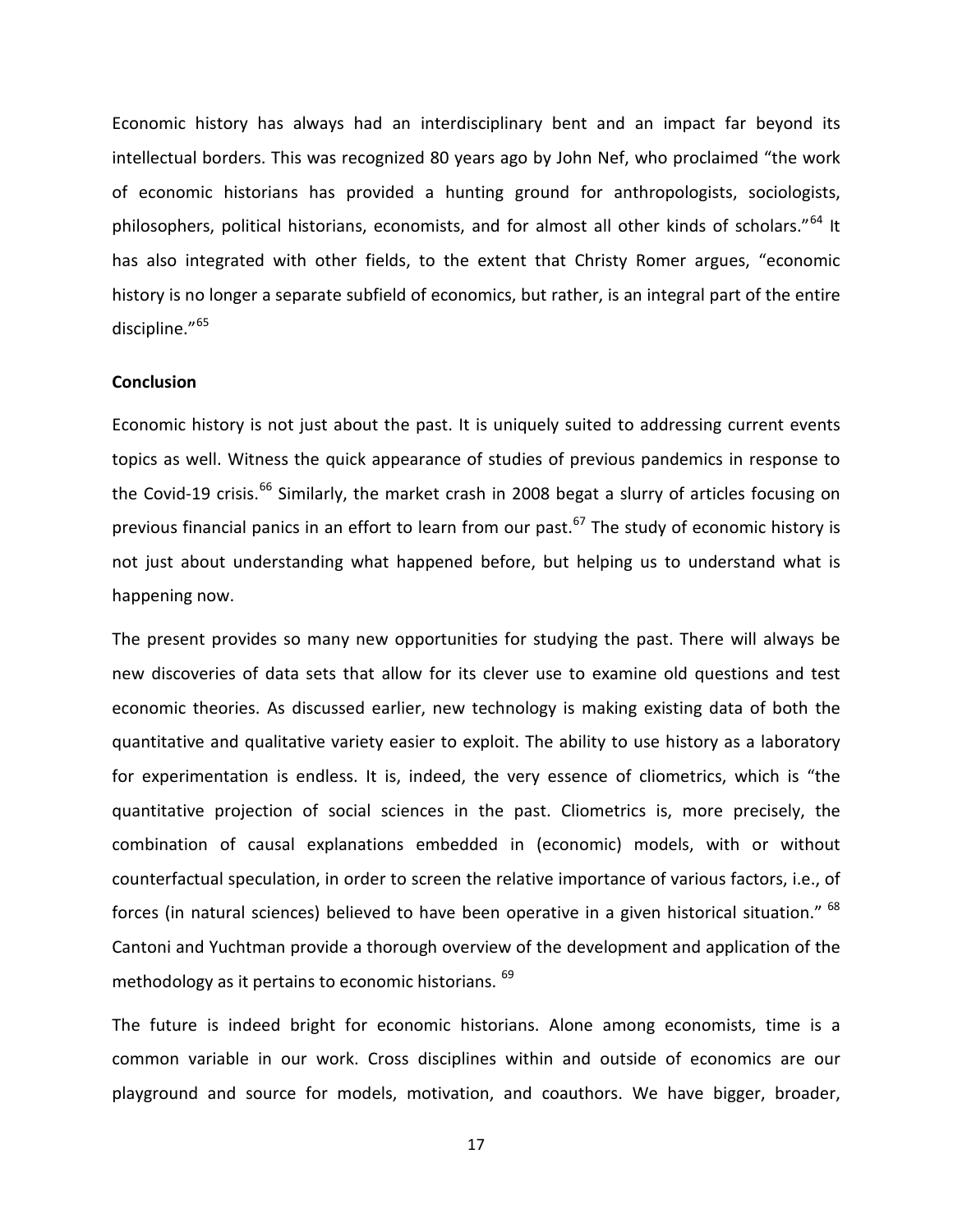deeper, and more varied datasets to tap and exploit. Using the talents of a diverse pool of scholars around the globe and across disciplinary boundaries only increases the ability to produce a continued pipeline of output that is novel, clever, insightful, and impactful. The results will serve as building blocks for the next generation of economic historians.

Time marches on, and economic historians will always be there to mark its changes.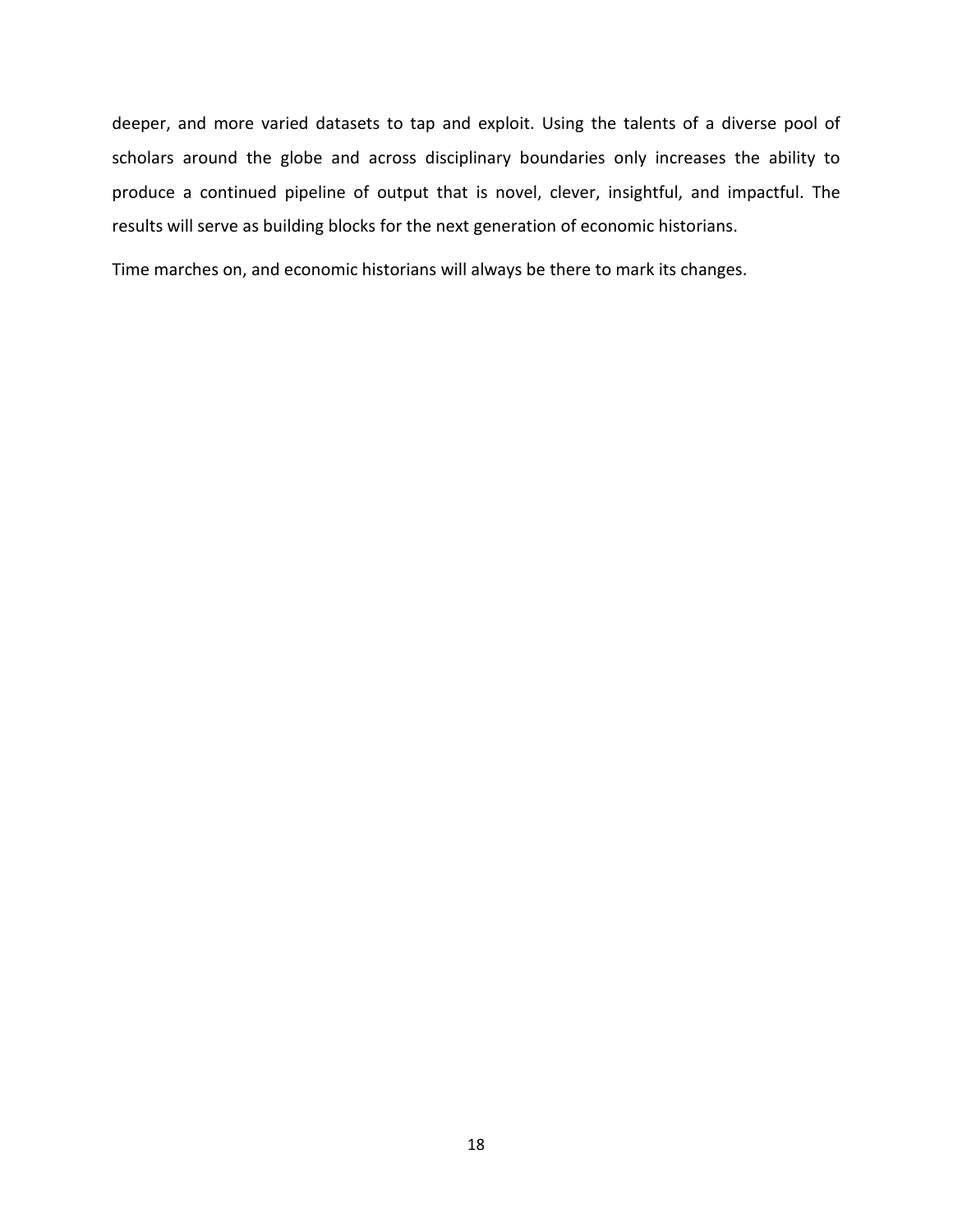

Figure 1: Average number of observations in *Journal of Economic History* published articles by decade

Source: Diebolt and Haupert 2021



Figure 2: Largest number of observations in *Journal of Economic History* published articles by decade

Source: Diebolt and Haupert 2021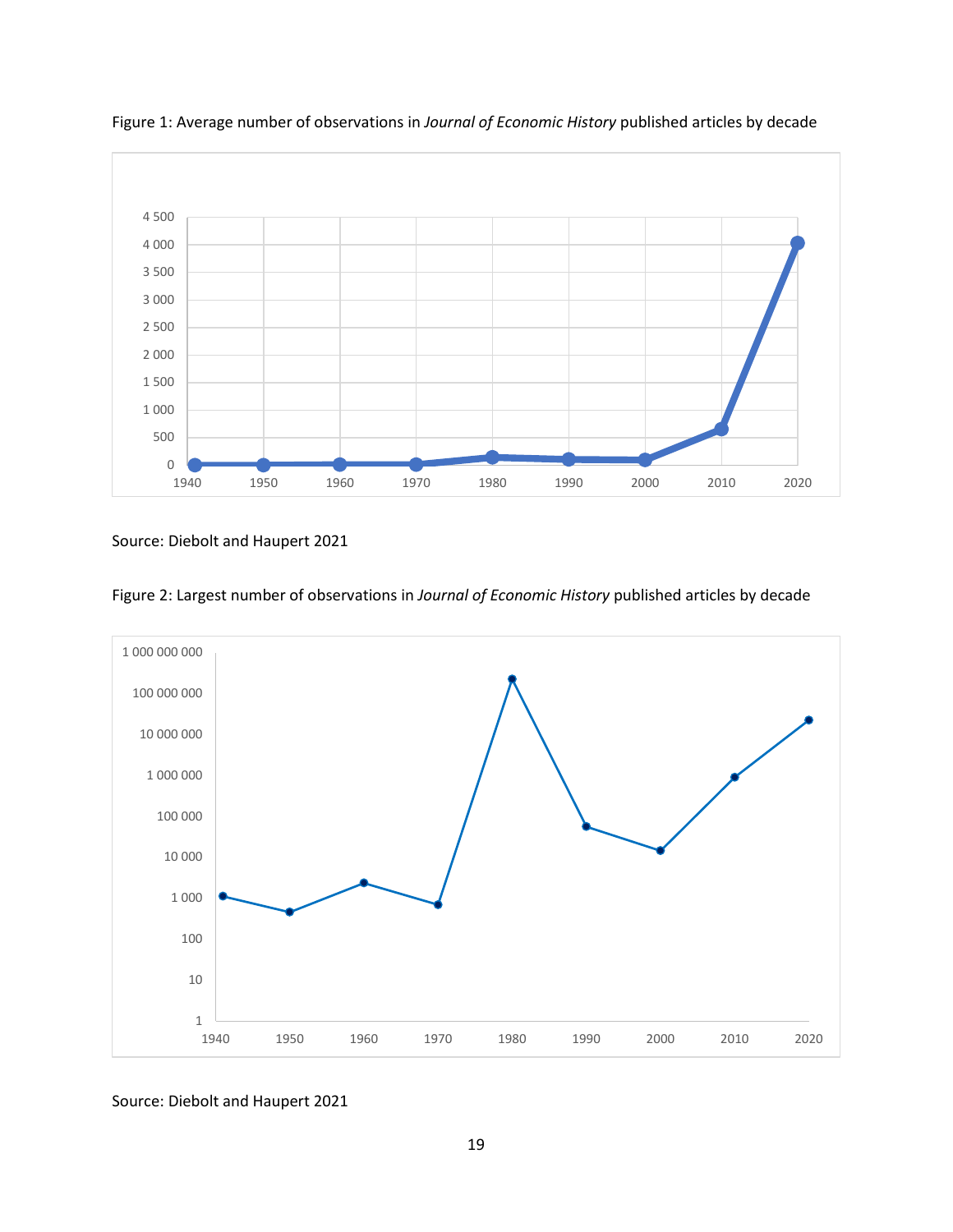



Source: Diebolt and Haupert 2021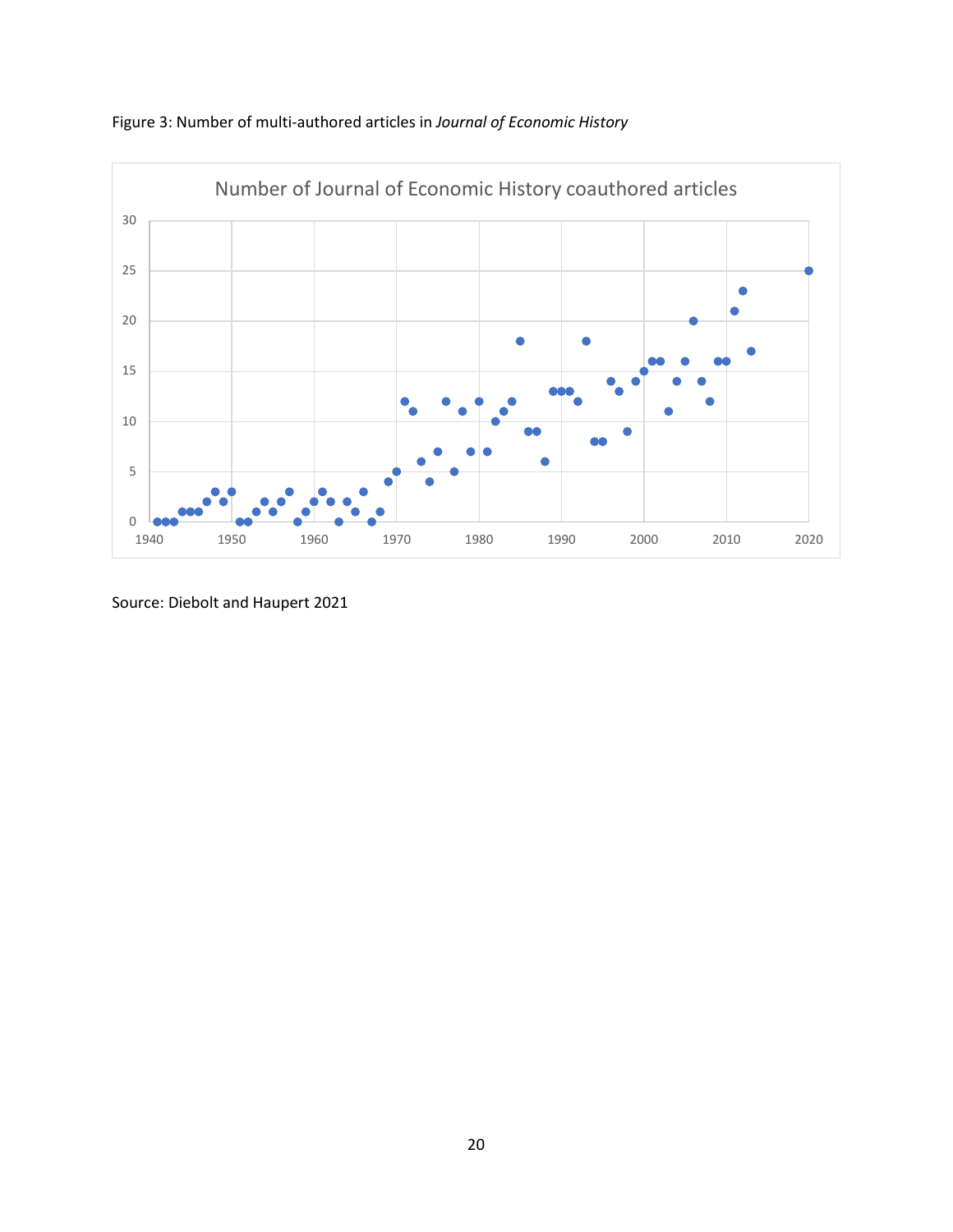#### **References**

- Abramitzky, Ran, "Economics and the Modern Economic Historian," *The Journal of Economic History* 74, no. 4 (December 2015): 105-47
- Acemoglu, Daron, and James A. Robinson, *The Narrow Corridor: States, Societies, and the Fate of Liberty*, New York: Penguin Press, (2019)
- Acemoglu, Daron, and James A. Robinson, *Why Nations Fail: the Origins of Power, Prosperity, and Poverty*, New York: Crown Publishers, (2012)
- Alaudin, Mohammaad, Clement A. Tisdell, and Md Abdur Rashid Sarker, "Seven Decades of Changing Seasonal Land Use for Rice Production in Bangladesh, 1947-2019: Trends, Patterns and Implications," Working Paper 211, *Economics, Ecology and Environment Working Papers,* University of Queensland, School of Economics, (Dec 2021)
- Alfani, Guido, "Epidemics, Inequality, and Poverty in Preindustrial and Early Industrial Times," *Economic History Review* 75 no 1 (Feb 2022): 3-40
- Allen, Robert C., and Leander Heldring, "The Collapse of Civilization in Southern Mesopotamia," *Cliometrica* 16 no 2, (May 2022): 369-404
- Alvaredo, F., and A.B. Atkinson, "Top Incomes in South Africa in the Twentieth Century," *Cliometrica* online first (2021),<https://doe.org/10.1007/s11698-021-00235-4>
- [Araújo,](http://econpapers.repec.org/scripts/search.pf?aus=Ara%C3%BAjo,Daniel) Daniel, Bladimir [Carrillo,](http://econpapers.repec.org/scripts/search.pf?aus=Carrillo,Bladimir) and Breno [Sampaio,](http://econpapers.repec.org/scripts/search.pf?aus=Sampaio,%20Breno) "Social [Organization](http://econpapers.repec.org/RePEc:iza:izadps:dp14938) and the Roots of [Supernatural](http://econpapers.repec.org/RePEc:iza:izadps:dp14938) Beliefs," *Institute of Labor Economics*, IZA Discussion Papers No. 14938, (Dec 2021)
- Ashley, William J., "The place of economic history in university studies," *Economic History Review*, 1<sup>st</sup> series 1 no. 1, (1927): 1-11
- Ashley, William J., "The study of economic history," *Quarterly Journal of Economics* 7, no. 2, (1893): 115-36
- Ashton, T.S., "The relation of economic history to economic theory," *Economica*, 13 no. 50, (1946): 81-96
- Atack, Jeremy, "Railroads," in Diebolt, Claude, and Michael Haupert, eds., *The Handbook of Cliometrics vol II*, Berlin: Springer Verlag, (2019): 1423-51
- Atack, Jeremy, Robert Margo, and Paul Rhode, paper on  $19<sup>th</sup>$  century Dept of Labor study on hand v machine production in US., forthcoming (2022) in *Journal of Economic History*
- Bailey, Martha, Connor Cole, and Catherine Massey, "Simple Strategies for Improving Inference with Linked Data: A Case Study of the 1850-1930 IPUMS Linked Representative Historical Samples," *Historical Methods,* (2019)
- Bailey, Martha, Connor Cole, Morgan Henderson, and Catherine Massey, "How Well Do Automated Methods Linking Perform? Evidence form the LIFE-M Project," *Journal of Economic Literature* 58 no. 4, (2020): 997-1044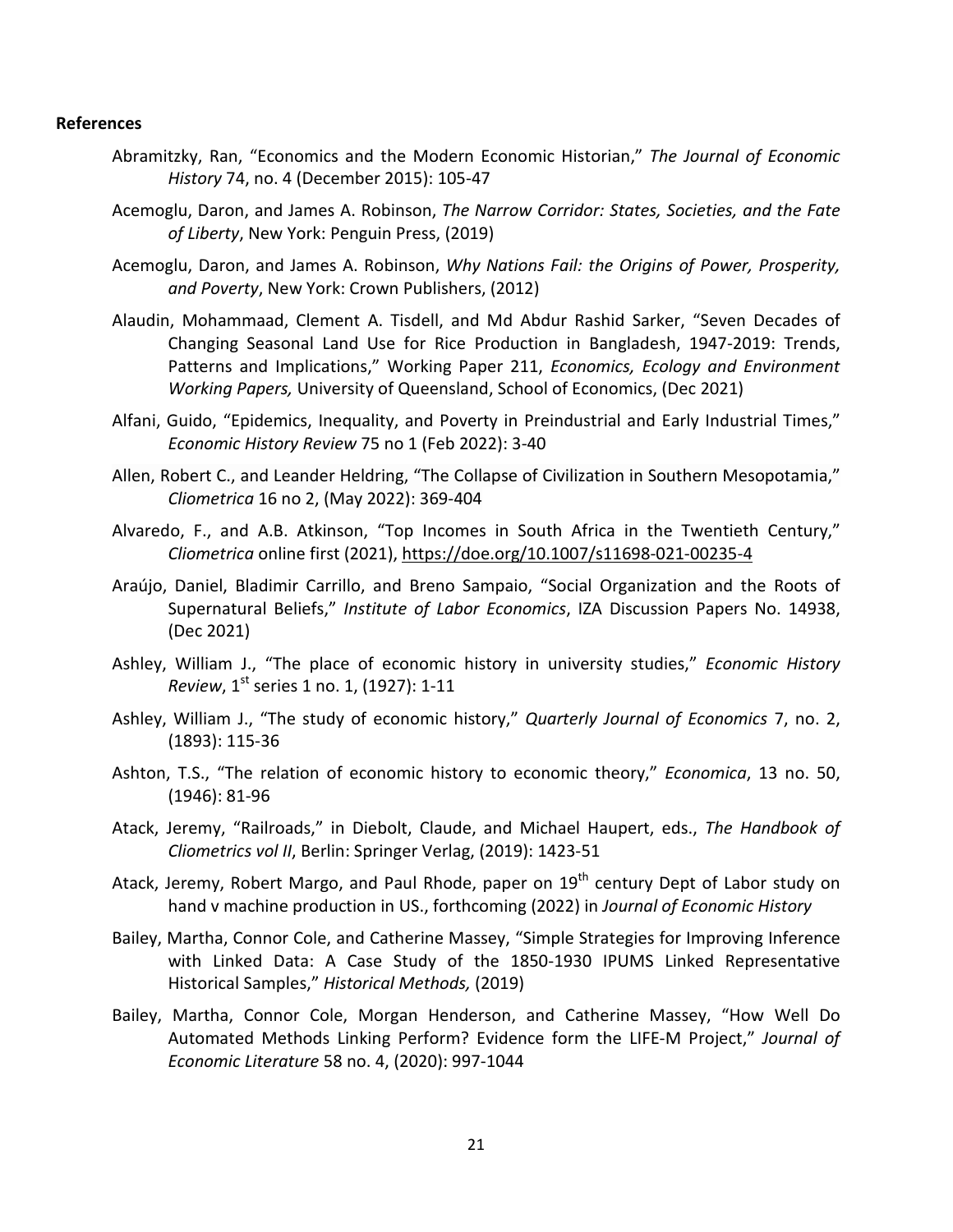- Bailey, Martha, Evan Taylor, and Bryan Stuart, "Summary of Procedure to Match NUMIDENT Place of Birth County to GNIS Places," *CES Technical Notes Series*, (2016)
- Bailey, Martha, Karen Clay, Price Fishback, Michael Haines, Shawn Kantor, Edson Severnini, and Anna Wentz, "US County-Level Natality and Mortality Data, 1915-2007", *Ann Arbor, MI: Inter-university Consortium for Political and Social Research,* (May 2018)
- Bazzi, Samuel, Gabriel Koehler-Derrick, and Benjamin Marx, "The Institutional Foundation of Religious Politics: Evidence from Indonesia, Quarterly Journal of Economics 135 no. 2, (2020): 845-911
- Beach, Brian, Karen Clay, and Martin Saavedra, "The 1918 Influenza Pandemic and Its Lessons for COVID-19," *Journal of Economic Literature* 60 no 1 (Mar 2022): 41-84
- Bellani, Luna, Anselm Hager, and Stephan E. Maurer, "The Long Shadow of Slavery: The Persistence of Slave Owners in Southern Lawmaking," *Journal of Economic History,* (online Jan 18, 2022)
- Bittner, Thomas, "An event study of the Rhenish-Westphalian Coal Syndicate," *European Review of Economic History* 9 no. 3, (Dec 2005): 337-64
- Boldizzoni, Francesco, *The Poverty of Clio: Resurrecting Economic History*, Princeton: Princeton University Press, (2011)
- Braggion, Fabio, and Lyndon Moore, "The Economic Benefits of Political Connections in Late Victorian Britain," *Journal of Economic History* 73 no. 1, (Mar 2013): 142-76
- Broadberry, Stephen, and Leigh Gardner, "Economic growth in Sub-Saharan Africa, 1885-2008: Evidence from eight countries," *Explorations in Economic History* 83 no. 1, (Jan 2022): Article 101424
- Campos-Vazquez, Raymundo, Victor Delgado Barrera, and Robert Velez Grajales, "Intergenerational Economic Mobilty in Mexico," *Estudios Economicos* 36 no. 1 (2021): 151-76
- Cantoni, Davide and Noam Yuchtman, "Historical Natural Experiments: Bridging Economics and Economic History," *National Bureau of Economic Research*, Working Paper 26754, , (February 2020)
- Carpio, Miguel Angel, and Maria Eugenia Guerrero, "Did the Colonial mita Cause a Population Collapse? What Current Surnames Reveal in Peru," *Journal of Economic History* online, (Nov 2021)
- Cermeno, Alexandra L., Nuno Palma, and Renato Pistola, "Stunting and wasting in a growing economy: biological living standards in Portugal, 1924-1994," *Competitive Advantage in the Global Economiy online Working Paper series* No. 585, (2021)
- Clark, Gregory, *The Son Also Rises: Surnames and the History of Social Mobility*, Princeton: Princeton U Press, (2014)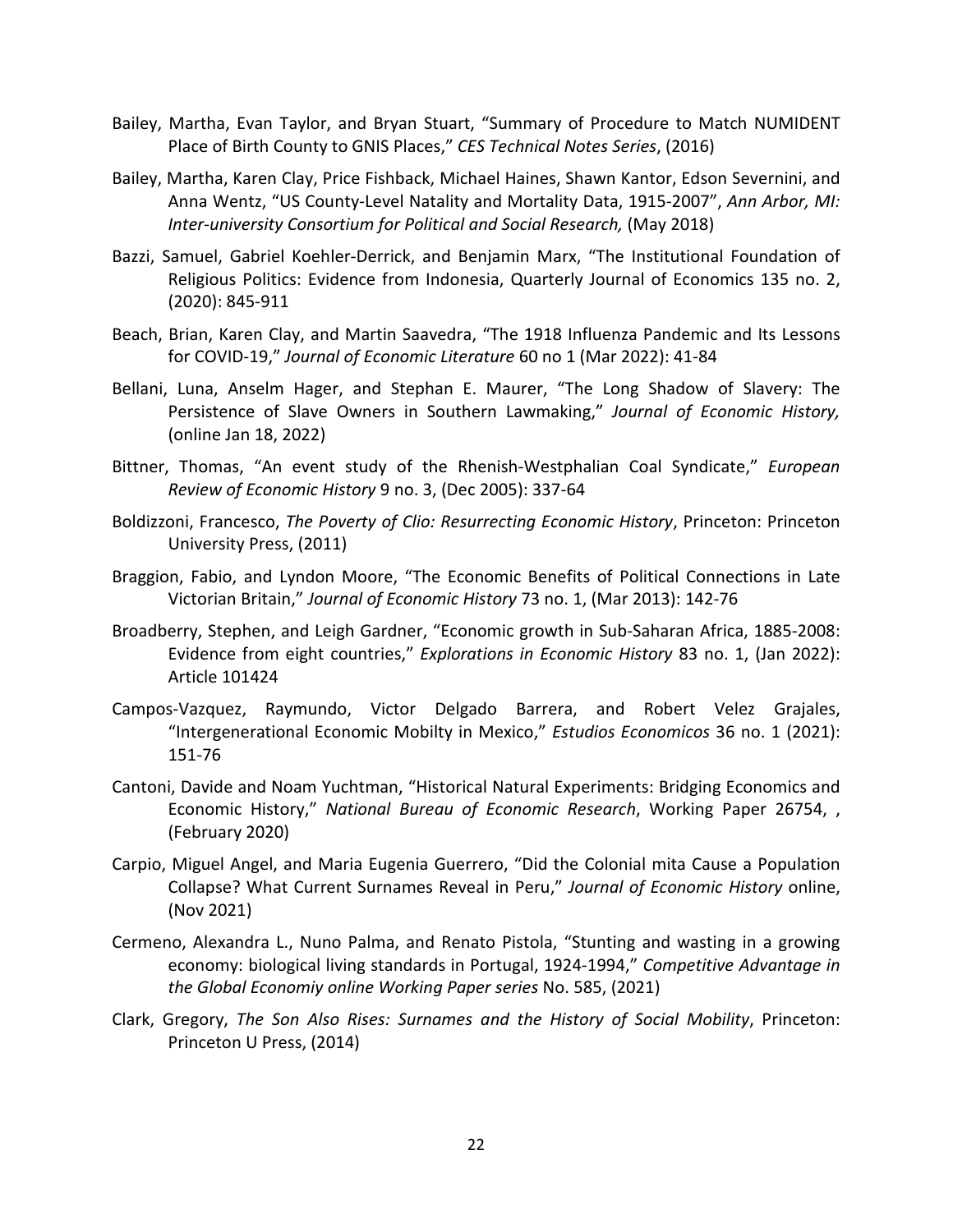- Cogneau, Denis, Yannick Dupraz, Justine Knebelmann, and Sandrine Mesple-Somps, "Taxation in Africa from Colonial Times to Present: Evidence from former French colonies 1900- 2018," *HAL SHS human and social sciences*, PSE Working Paper no. 2021-62, (2021)
- Cole, Arthur H., A.L. Dunham, and N.S.B. Gras, eds., *Facts and Factors in Economic History*, Cambridge, MA: Harvard University Press, (1932)
- Collins, William J., "Looking Forward: Positive and Normative Views of Economic History's Future," *Journal of Economic History* 75, no. 4 (December 2015) 1228-33
- Conrad, Alfred H., and John R. Meyer, "The Economics of Slavery in the Ante Bellum South," *Journal of Political Economy* 66 no. 2, (Apr 1958): 95-130
- Conti, Gabriella, Stavros [Poupakis,](http://econpapers.repec.org/scripts/search.pf?aus=StavrosPoupakis) Peter [Ekamper,](http://econpapers.repec.org/scripts/search.pf?aus=Peter%20Ekamper) Govert [Bijwaard,](http://econpapers.repec.org/scripts/search.pf?aus=Govert%20Bijwaard) and L. H. [Lumey,](http://econpapers.repec.org/scripts/search.pf?aus=L.%20H.%20Lumey) ["Severe](http://econpapers.repec.org/RePEc:hka:wpaper:2021-056) Prenatal Shocks and [Adolescent](http://econpapers.repec.org/RePEc:hka:wpaper:2021-056) Health: Evidence from the Dutch Hunger Winter," *Human Capital and Economic Opportunity Working Group*, Working Paper No. 2021-056, (2021)
- Corrado, Charles J., "Event studies: A methodology review," *Accounting & Finance* 51 no. 1, (Mar 2011): 207-34
- Costa, Dora, "Health Shocks of the Father and Longevity of the Children's Children," *National Bureau of Economic Research*, NBER Working Paper No. 29553, (Dec 2021)
- Coyle, Christopher, and John D. Turner, "Law, Politics, and Financial Development: The Great Reversal of the U.K. Corporate Debt Market," *Journal of Economic History* 73 no. 3, (Sep 2013): 810-46
- Cummins, Neil, "Where is the Middle Class: Evidence from 60 Million English Death and Probate Records, 1892-1992," *Journal of Economic History,* (online Apr 16, 2021)
- Darlu, Pierre, Pascal Chareille, and James Tovey, "The First World War and the Disappearance of Surnames in France: A Trial Estimation Based on the Galton-Watson Model," *Population* 75 no 1 (2020): 97-128
- Dasgupta, Aditya, and Daniel Ziblatt, "How Did Britain Democratize? Views from the Sovereign Bond Market," *Journal of Economic History* 75 no. 1, (Mar 2015): 1-29
- Davis, Lance E., Jonathan R. T. Hughes, and Stanley Reiter, "Aspects of quantitative research in economic history, *Journal of Economic History* 20 no. 4, (1960): 539-47
- Davis, Lance E., Larry Neal, and Eugene White, "The Highest Price Ever: The Great NYSE Seat Sale of 1928-29 and Capacity Constraints," *Journal of Economic History* 67 no. 3, (Sep 2007): 705-39
- De Rouvray, Cristel Anne, "Economists Writing History: American and French Experience in the mid 20<sup>th</sup> Century," Thesis, London School of Economics and Political Science, (2005)
- de Zwart, Pim, "Inequality in late colonial Indonesia: new evidence on regional differences, *Cliometrica* 16 no 1 (January 2022): 175-211
- Diamond, Jared, *Guns, Germs, and Steel: the Fates of Human Societies*, New York: W.W. Norton & Company, (2017)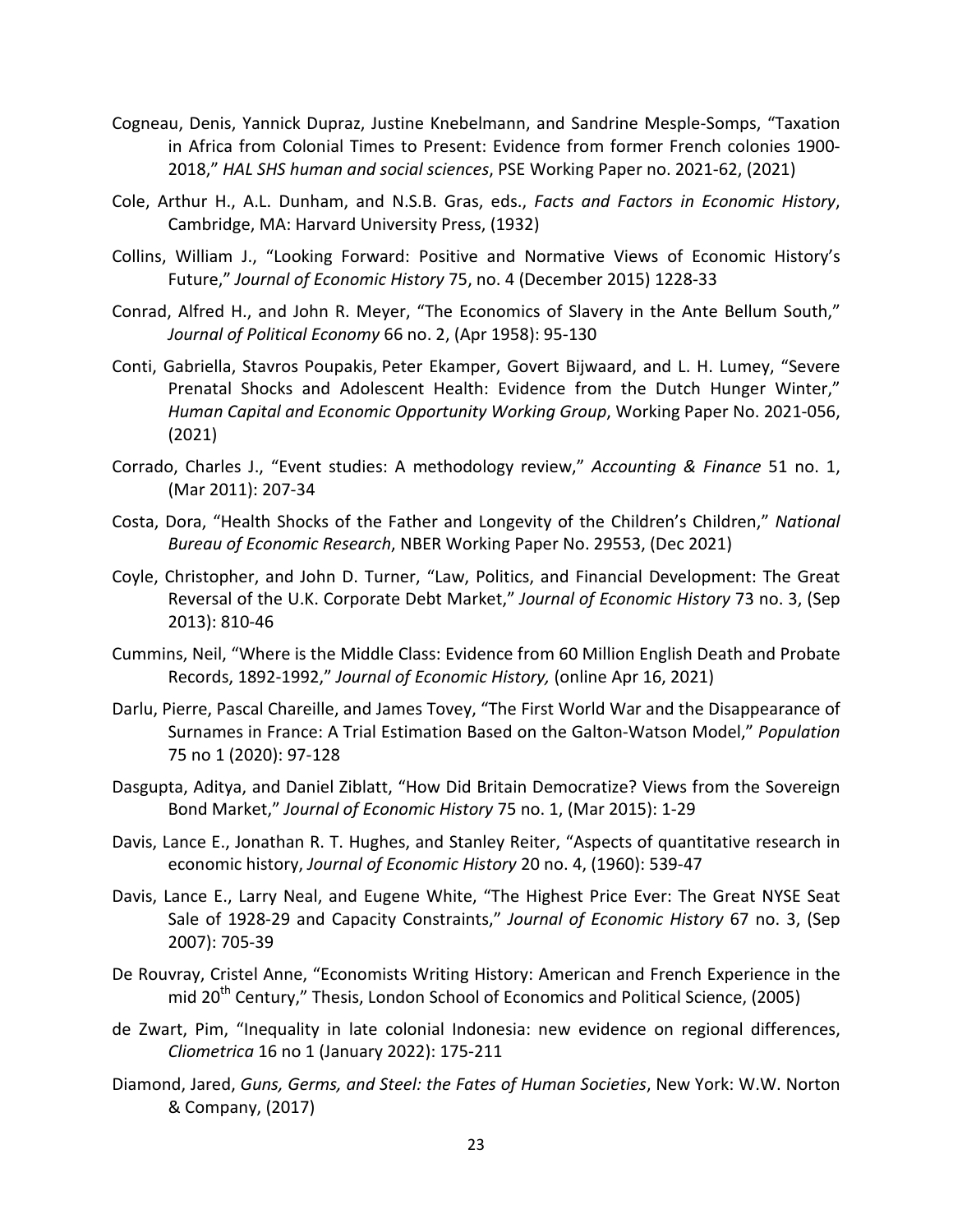- Diebolt, Claude, "*Cliometrica* after 10 years: definition and principles of cliometric research," *Cliometrica* 10 no. 1, (January 2016): 1-4
- Diebolt, Claude, and Michael Haupert, "Clio's Contributions to Economics and History," *Revue d'Economie Politique* 126 no. 5, (2016): 971-89
- Diebolt, Claude, and Michael Haupert, "Cliometrics and the Future of Economic History," Keynote Presentation, Economic and Business History Society annual meeting, (May 20, 2021)
- Diebolt, Claude, and Michael Haupert, "Measuring Success: Clio and the Value of Database Creation," *Annals of the Fondazione Luigi Einaudi: an interdisciplinary journal of economics, history, and political science* LIII no. 2 (December 2019): 59-80
- Diebolt, Claude, and Michael Haupert, "We are all Ninjas: how economic history has infiltrated the economics discipline," *Sartoniana* 32, (2019): 197-221
- Dye, Alan, and Richard Sicotte, "The U.S. Sugar Program and the Cuban Revolution," *Journal of Economic History* 64 no. 3, (Sep 2004): 673-704
- Easterlin, Richard, "Interregional Differences in Per Capita Income, Population, and Total Income, 1840-1950," in Conference on Research in Income and Wealth, *Trends in the American Economy in the Nineteenth Century*, *Studies in Income and Wealth*, vol. 24, Princeton: Princeton University Press, (1960): 73-140
- El Karoui, Nicole, Kaouther Hadji, and Sarah Kaakai, "Simulating long-term impacts of mortality shocks: learning from the cholera pandemic," Papers 2111.08338, arXiv.org, (2021)
- Fabrizio, Stefania, Diego B.P. Gomes, Carine Meyimdjui, and Marina M. Tavares, "Epidemcs, Gender, and Human Capital in Developing Countries," International Monetary Fund Working Papers No. 2021/266, (Nov 2021)
- Farzanegan, Mohammad Reza, and Mohammad Ali Kadivar, "The Effect of Islamic Revolution and War on Income Inequality in Iran," *cEsifo Working Papers* 9428-2021, (November 2021)
- Fogel, Robert (1964) *Railroads and American Economic Growth: Essays in Econometric History*. Johns Hopkins, Baltimore
- Freyaldenhoven, S., C. Hansen, J.P. Perez, and J. Shapiro, "Visualization, Identification, and Estimation in the Lear Panel Event-Study Design," No. w29170, *National Bureau of Economic Research*, (2021)
- Funke, Michael, "Business Associations and Institutional Development of Swedish Post-War Export Advertising" *Stockholm School of Economics*, SSE Working Paper Series in Economic History No. 2022:1, (Jan 2022)
- Galor, Oded, *The Journey of Humanity: The Origins of Wealth and Inequality,* New York: Dutton, (2022)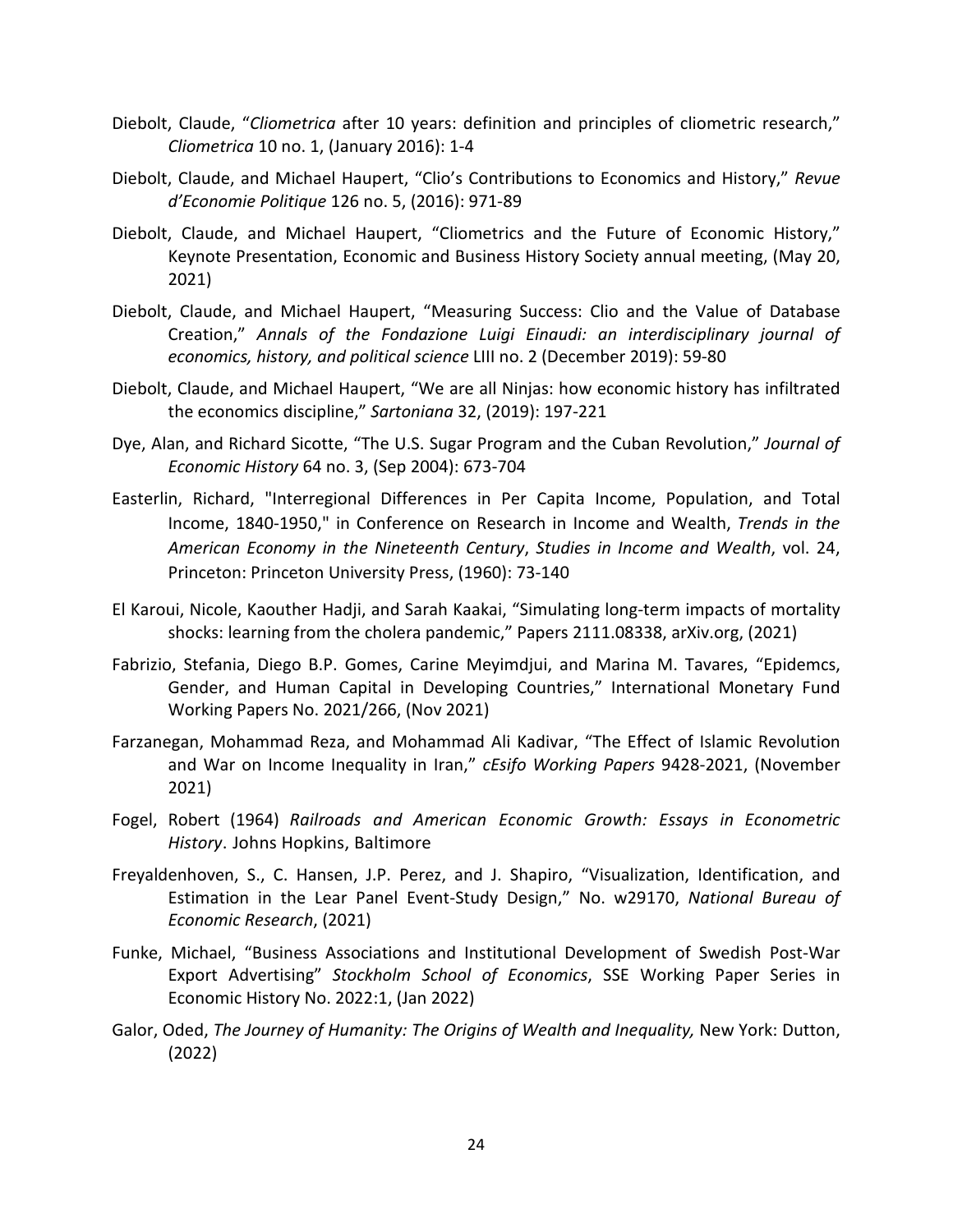- Gorton, Gary, and Andrew Metrick, "The Federal Reserve and Panic Prevention: The Roles of Financial Regulation and Lender of Last Resort," The Journal of Economic Perspectives 27 no. 4, (Fall 2013): 45-64
- Grossman, Richard S., and Christopher M. Meissner, "International aspects of the Great Depression and the crisis of 2007: similarities, differences, and lessons," *Oxford Review of Economic Policy* 26, no. 3, (Autumn 2010): 318-38
- Guell, Maia, Jose Rodriguez, and Christopher I. Telmer, "The Informational Content of Surnames, the Evolution of Intergenerational Mobility and Assortative Mating," *Review of Economic Studies* 82 (2014): 693-735
- Haupert, Michael, "A Brief History of Cliometrics and the Evolving View of the Industrial Revolution," *European Journal of the History of Economic Thought* 26, (Fall 2019): 738- 74
- Haupert, Michael, "The History of Cliometrics and its Impact on Economic History," in Diebolt, Claude, and Michael Haupert, eds., *The Handbook of Cliometrics*, Berlin: Springer Verlag, (2016): 3-32
- Haupert, Michael, "The Impact of Cliometrics on Economics and History," *Revue d'Economie Politique,* 127, no. 6, (2017): 1059-81
- Hilt, Eric, "Rogue Finance: The Life and Fire Insurance Company and the Panic of 1826," *The Business History Review* 83 no. 1, (2009): 87-112
- Hoag, Christopher "The Atlantic Telegraph Cable and Capital Market Information Flows," *Journal of Economic History* 66 no. 2, (Jun 2006): 324-53
- Hummel, Jeffrey Rogers, "Ben Benanke versus Milton Friedman: The Federal Reserve's Emergence as the U.S. Economy's Central Planner," The Independent Review 15 no. 4, (Spring 2011): 485-518
- Jedwab, Remi, Noel D. Johnson, and Mark Koyama, "The Economic Impact of the Black Death," *Journal of Economic Literature* 60 no 1 (Mar 2022): 132-78
- Jeong, Imryoung, and Hyunjoo Yang, "Using maps to predict economic activity," EconPapers, [https://econpapers.repec.org/paper/arxpapers/2112.13850.htm,](https://econpapers.repec.org/paper/arxpapers/2112.13850.htm) (Apr 2022)
- Karaja, Elira, and Jared Rubin, "The Cultural Transmission of Trust Norms: Evidence from a Lab in the Field on a Natural Experiment," *Journal of Comparative Economics* 50 no. 1, (2022): 1-19
- Kogan, Leonid, Dimitris Papanikolaou, Lawrence D. W. Schmidt, and Bryan Seegmiller, "Technology-Skill Complementarity and Labor Displacement: Evidence from Linking Two Centuries of Patents with Occupations," *National Bureau of Economic Research*, NBER Working Paper No. 29552, (Dec 2021)
- Kuznets, Simon, "Statistics and Economic History," *Journal of Economic History,* 1 no. 1, (May 1941): 26-41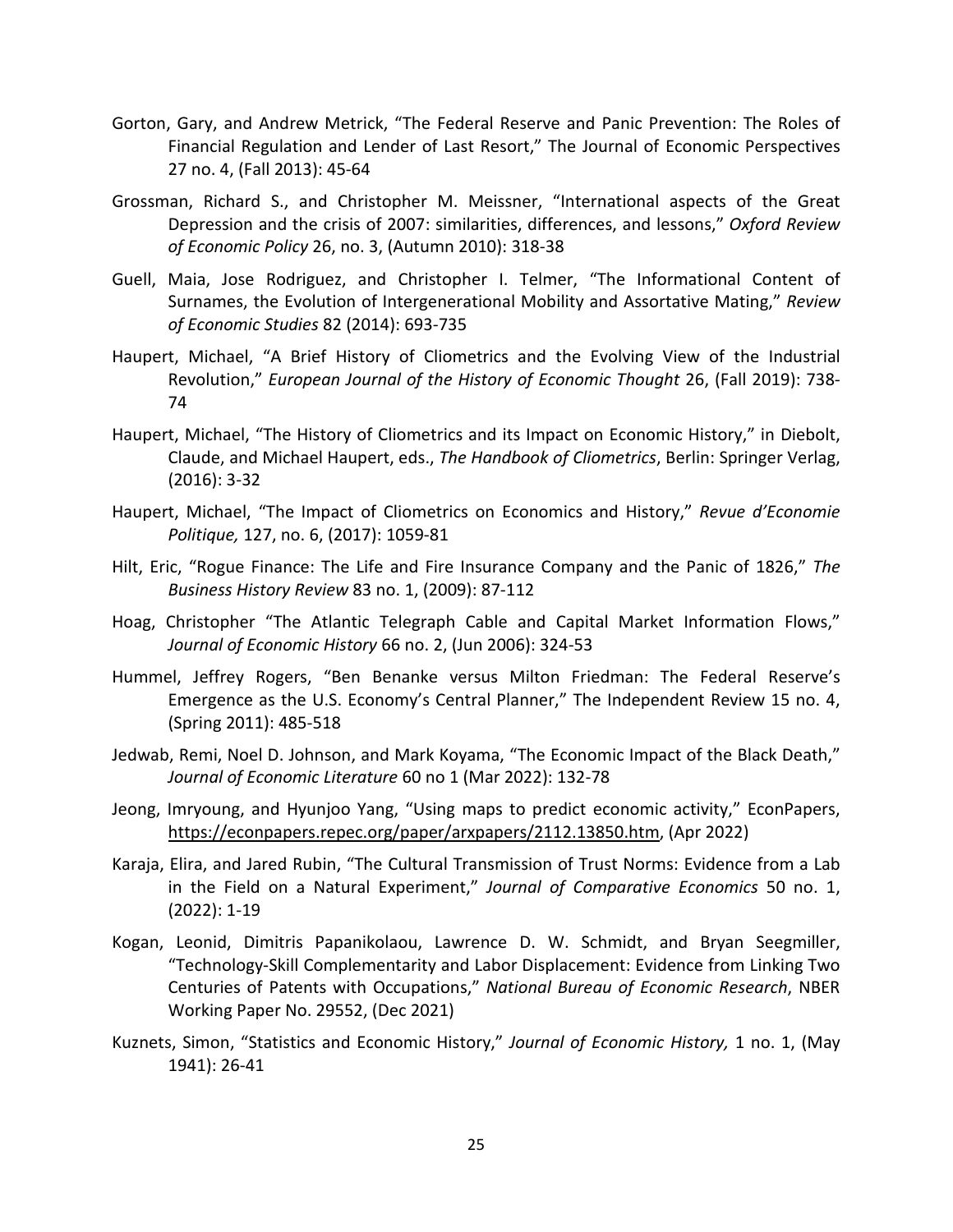- Lehmann-Hasemayer, Sibylle, Philipp Hauber, and Alexander Opitz, "The Political Stock Market in the German Kaiserreich – Do Markets Punish the Extension of the Suffrage to the Benefit of the Working Class? Evidence from Saxony," *Journal of Economic History* 74 no. 4, (Dec 2014): 1140-67
- Lennard, Jason, "Sticky wages and the Great Depression: Evidence from the United Kingdom," *The European Association for Banking and Financial History*, eabh Papers No. 21-01, (2021)
- Lennon, Conor, "G.I. Jane Goes to College? Female Educational Attainment, Earnings, and the Servicemen's Readjustment Act of 1944," *Journal of Economic History* 81 no. 4, (Dec 2021): 1223-53
- Li, Minqi, "The End of the 'End of History': The Structural Crisis of Capitalism and the Fate of Humanity," Science & Society 74, no. 3, (July 2010): 290-305
- Lippmann, Quentin, "From Material to Non-Material Needs? The Evolution of Mate Preferences through the Twentieth Century in France," *Journal of Economic History* 81 no. 3, (Sept 2021): Journal of Economic History 81 no. 3, (Sep 2021)
- Ljungqvist, Fredrik Charpentier, Peter Thejll, Bo Christiansen, Andrea Seim, Claudia Hartl, and Jan Esper, "The significance of climate variability on early modern European grain prices," *Cliometrica* 16 (2022): 29-77
- Machlup, Fritz, *The Political Economy of Monopoly: Business, Labor and Government Polic*ies, Baltimore: Johns Hopkins University Press, (1952)
- Martinez-Galarraga, Julio, Elisenda Paluzie, Jordi Pons, Javier Silvestre, and Daniel A. Tirado, "New economic geography and economic history: a survey of recent contributions through the lens of the Spanish industrialization process," *Cliometrica* 15, (2021): 719-51
- McCloskey, Deirdre N., "Does the Past Have Useful Economics?" *Journal of Economic Literature* 14 no. 2, (1976): 434-61
- McCloskey, Deirdre N., "The Achievements of the Cliometric School," *The Journal of Economic History* 38 no. 1, (March 1978): 13-28
- McCloskey, Deirdre N., *Bourgeois Dignity: Why Economics Can't Explain the Modern World*, Chicago: University of Chicago Press, (2010)
- McCloskey, Deirdre N., *Bourgeois Equality: How Ideas, Not Capital or Institutions, Enriched the World*, Chicago: University of Chicago Press, (2016)
- McCloskey, Deirdre N., *The Bourgeois Virtues: Ethics for an Age of Commerce*, Chicago: University of Chicago Press, (2006)
- McMahon, James, "Star Power and Risk: A Political Economic Study of Casting Trends in Hollywood," *Capital As Power – Toward a New Cosmology of Capitalism*, Working Papers on Capital as Power No. 2022/01, (2022)
- Menger, Carl, *Die Irrthümer des Historismus in der deutschen Nationalökonomie*, Vienna: Alfred Hölder, (1884)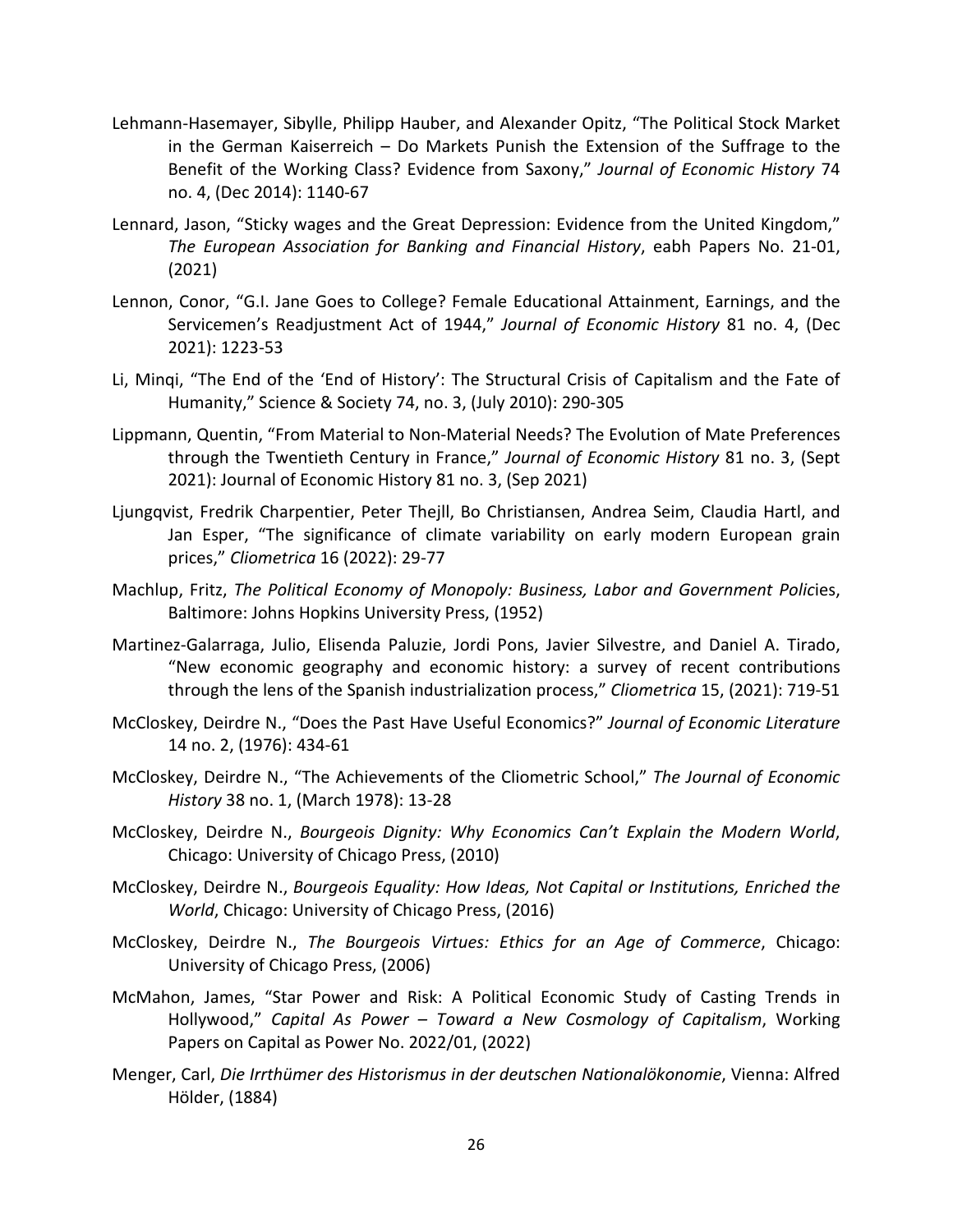- Messono, Omang O., and Simplice A. Asongu, "Historical Prevalence of Infections Diseases and Entrepreneurship: the Role of Institutions in 125 Countries," *European Xtramile Centre of African Studies Working Paper*, No. WP/21/096, (Sep 2021)
- Meyer, John R., and Alfred H. Conrad, "Economic Theory, Statistical Inference, and Economic History," *Journal of Economic History* 17 no. 4, (Dec 1957): 524-44
- Mitchell, Wesley Clair, *Business Cycles and Their Causes*, Berkeley: University of California Press, (1913)
- [Mohaddes,](http://econpapers.repec.org/scripts/search.pf?aus=Mohaddes,%20K.) K., R.N.C. [Ng,](http://econpapers.repec.org/scripts/search.pf?aus=Ng,%20R.%20N.%20C.) M.H. Pesaran, M. [Raissi,](http://econpapers.repec.org/scripts/search.pf?aus=Raissi,%20M.) and J.C. [Yang,](http://econpapers.repec.org/scripts/search.pf?aus=Yang,%20J-C.) "Climate Change and [Economic](http://econpapers.repec.org/RePEc:cam:camjip:2203) Activity: [Evidence](http://econpapers.repec.org/RePEc:cam:camjip:2203) from U.S. States," *Faculty of Economics, University of Cambridge*, Janeway Institute Working Papers No. 2203, (Jan 2022)
- Mokyr, Joel, ed., *The Oxford Encyclopedia of Economic History*, vol 1, New York: Oxford University Press, 2003
- Mühlhoff, Katharina, "Darwin beats Malthus: evolutionary anthropology, human capital and the demographic transition," *Cliometrica* online first, https://doi.org/10.1007/s11698-021- 00234-5, (2021)
- Neal, Larry, "A Reading List for Economic Historians on the Great Recession of 2007-2009: Its Causes and Consequences," Journal of Economic History 71, no. 4, (Dec 2011): 1099- 1106
- Nef, John U., "What is Economic History?" *Journal of Economic History* 4, Supplement: The Tasks of Economic History (Dec 1944): 1-19
- North, Douglass C., "Institutions and Economic Theory," *The American Economist* 36 no 1 (Spring 1992): 3-6
- North, Douglass C., "The state of economic history," *American Economic Review: Papers and Proceedings* 55 no. 2, (1965): 86-91
- North, Douglass C., "What do we mean by rationality?" *Public Choice* 77 no. 1, (Sep 1993): 159- 62
- Ogasawara, Kota, "Prosperity or Pollution? Mineral mining and regional growth in industrializing Japan," *Papers from arXiv.org*, arXiv:2112.14514v3 [econ.GN], (May 15, 2022)
- Olivetti, Claudia, and Daniele Paserman, "In the Name of the Son (and the Daughter): Intergenerational Mobility in thbe United States, 1850-1940," *American Economic Review* 105 no 8 (2015): 2695-724
- Pablo-Marti, Federico, Angel Alanon-Pardo, and Angel Sanchez, "Complex networks to understand the past: the case of roads in Bourbon Spain," *Cliometrica* 15, (2021): 477- 534
- Pauly, Stefan, and Fernando Stipancic, "The creation and diffusion of knowledge: Evidence from the Jet Age," *CEPREMAP*, CEPREMAP Working Paper No. 2112, (Nov 2021)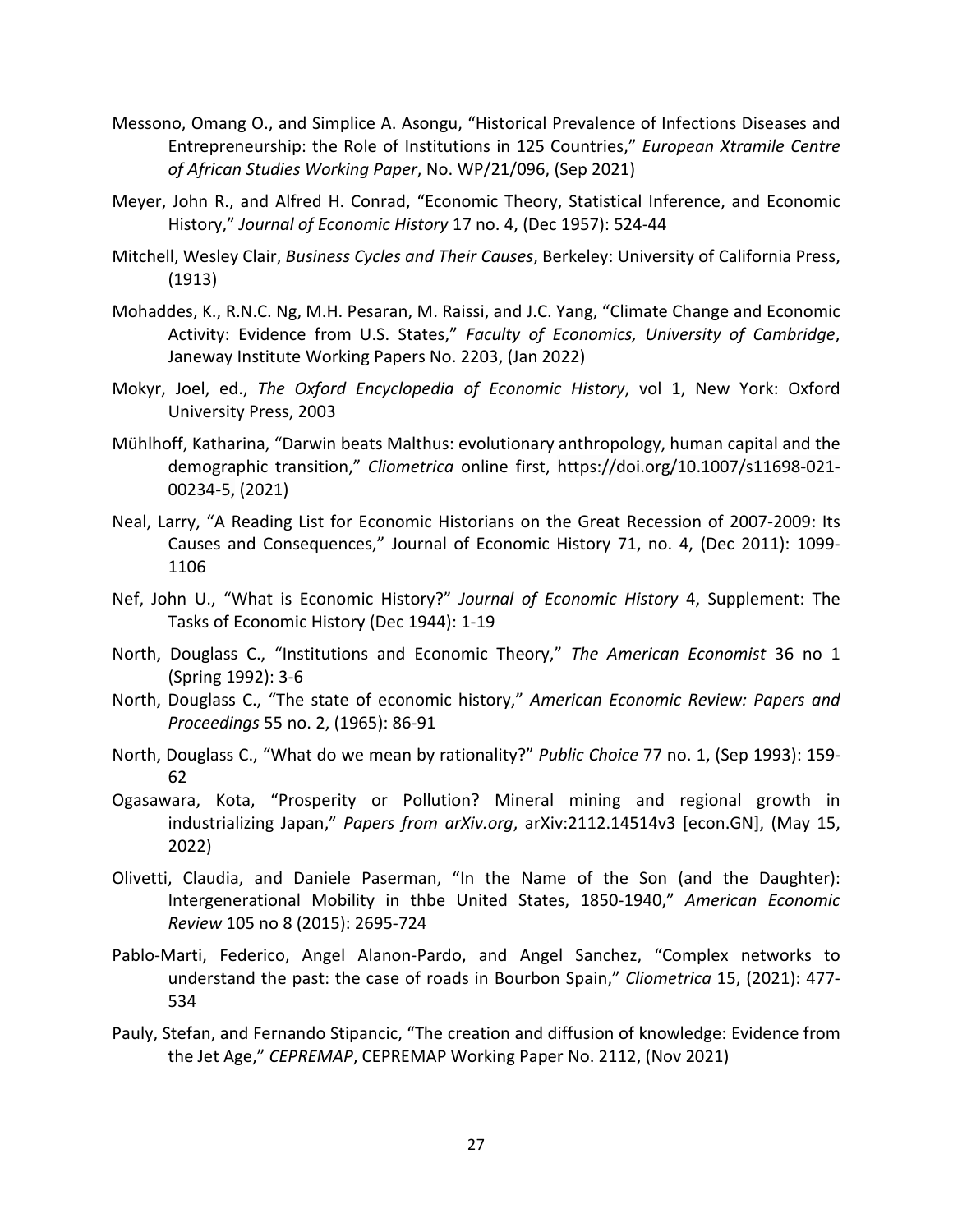- Piketty, Thomas, *Capital in the Twenty-First Century*,Cambridge: Harvard University Press, (2014)
- Pincus, Morton, "Legislative History of the Allowance of LIFO for Tax Purposes," *The Accounting Historians Journal* 16 no. 1, (June 1989): 23-55
- Potter, Z.L., "The Central Bureau of Planning and Statistics," *Publications of the American Statistical Association* 16 no. 125, (March 1919): 275-85
- Raines, J. Patrick, Heather R. Richardson, and Charles G. Leathers, "Where Bernanke Is Taking the Federal Reserve: A Post Keynesian and Institutionalist Perspective," *Journal of Post Keynesian Economics* 31 no. 3, (Spring 2009): 367-82
- Rante, Rocco, and Federico Trionfetti, "Economic Aspects of [Settlement](http://econpapers.repec.org/RePEc:hal:journl:hal-03463252) in the Oasis of Bukhara, Uzbekistan: An [Archaeo-Economic](http://econpapers.repec.org/RePEc:hal:journl:hal-03463252) Approach," Cambridge Archaeological Journal 31 no. 4 (2021): 581-96
- Rhode, Paul W., "Biological Innovation without Intellectual Property Rights: Cottonseed Markets in the Antebellum American South," *Journal of Economic History* online, (Jan 2021)
- Rodgers, Mary Tone, and James E. Payne, "How the Bank of France Changed U.S. Equity Expectations and Ended the Panic of 1907," *Journal of Economic History* 74 no. 2, (June 2014): 420-48
- Romer, Christina D., "The End of Economic History?" *Journal of Economic Education* 25 no. 1, (Winter 1994): 49-66
- Rubin, Jared*, Rulers, Religion, and Riches: Why the West Got Rich and the Middle East Did Not*, New York: Cambridge University Press, (2017)
- Sichel, Daniel E., "The Price of Nails since 1695: a Window into Economic Change," *Journal of Economic Perspectives* 36 no. 1, (2022): 125-50
- Siklos, Pierre, "Did the great influenza of 1918-1920 trigger a reversal of the first era of globalization?" *International Economics and Economic Policy,* (Jan 2022): https://doi.org/10.1007/s10368-021-00526-1
- Slack, Paul, "Perceptions of plague in eighteenth-century Europe," *Economic History Review* 75 no 1 (Feb 2022): 138-156
- Snowden, Ken, "Covered Farm Mortgage Bonds in the United States During the Late Nineteenth Century," Journal of Economic History 70, no. 4, (Dec 2010): 783-812
- Sutch, Richard, "African American Slavery and the Cliometric Revolution," in Diebolt, Claude and Michael Haupert, eds., *Handbook of Cliometrics vol II*, Berlin: Springer Verlag*,* (2019)
- Sylvain, Barde, and Alexander Klein, "Transportation Costs in the Age of Highways: Evidence from United States 1955-2010" *Competitive Advantage in the Global Economy*, CAGE Online Working Paper Series No. 597, (2021)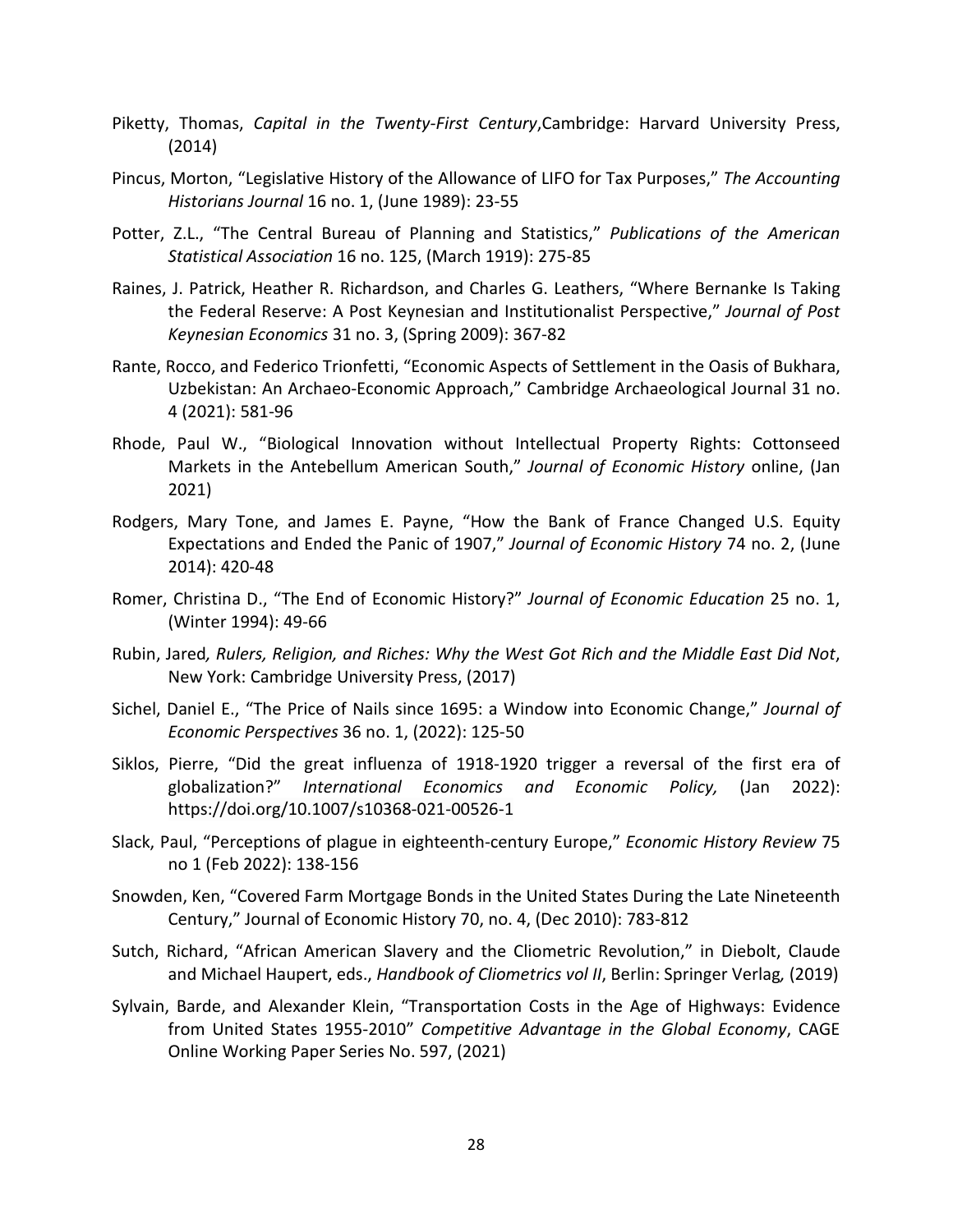- The Sveriges Riksbank Prize in Economic Sciences in Memory of Alfred Nobel, Press Release, https://www.nobelprize.org/prizes/economic-sciences/1993/press-release/ (12 October 1993)
- Velde, Francois R., "What Happened to the U.S. Economy during the 1918 Influenza Pandemic: A View Through High Frequency Data," *Journal of Economic History* 82, no. 1, (March 2022): 284-326
- Wanamaker, Marianne H., "Fertility and the Price of Children: Evidence from Slavery and Slave Emancipation," *Journal of Economic History* 74 no. 4, (Dec 2014): 1045-71
- Wehrheim, Lino, "Economic history goes digital: topic modeling the Journal of Economic History," Cliometrica 13 no. 1, (Jan 2019): 83-125
- Wurm, Laura, "Strangling speculation: The effect of the 1903 Viennese futures trading ban," *Queen's University Centre for Economic History*, QUCEH Working Paper Series No. 2021- 09, (2021)

- 
- 
- 
- 

- 
- 
- 
- 
- <sup>13</sup> Mokyr (2003), p xxi<br><sup>14</sup> North (1993), p 161<br><sup>15</sup> North (1992), p 4<br><sup>16</sup> North (1992), p 4<br><sup>16</sup> North (1993), p 160<br><sup>17</sup> Mohaddes, *et al.* (2022), Bazzi, *et al.* (2020), Conti, *et al.* (2021)<br><sup>18</sup> Rante and Trionf
- 
- 
- 
- 
- 
- 

- 
- 

<span id="page-29-0"></span> $1$  CNRS, University of Strasbourg.<br> $2$  University of Wisconsin-La Crosse.

<span id="page-29-1"></span> $3$  See Haupert (2016) for an overview of this literature.

 $4$  See for example the work of Jared Diamond (2017), Galor (2022), as well as Acemoglu and Robinson (2012) and (2019), and Piketty (2014)<br>  $5$  Sichel (2022)<br>  $6$  de Zwart (2022)1<br>  $7$  Lennard (2021)<br>  $8$  Ashley (1893), p 134-36<br>  $9$  Nef (1944)<br>  $10$  Lennon (2021)<br>  $11$  Corrado (2011), Freyaldenhoven, *et al.* (2021)<br>  $11$  Corrado

<sup>(2013);</sup> Lehmann-Hasemayer, *et al.* (2014); Rodgers and Payne (2014); Wanamaker (2014); Dasgupta, and Ziblatt (2015)<br><sup>13</sup> Mokyr (2003), p xxi